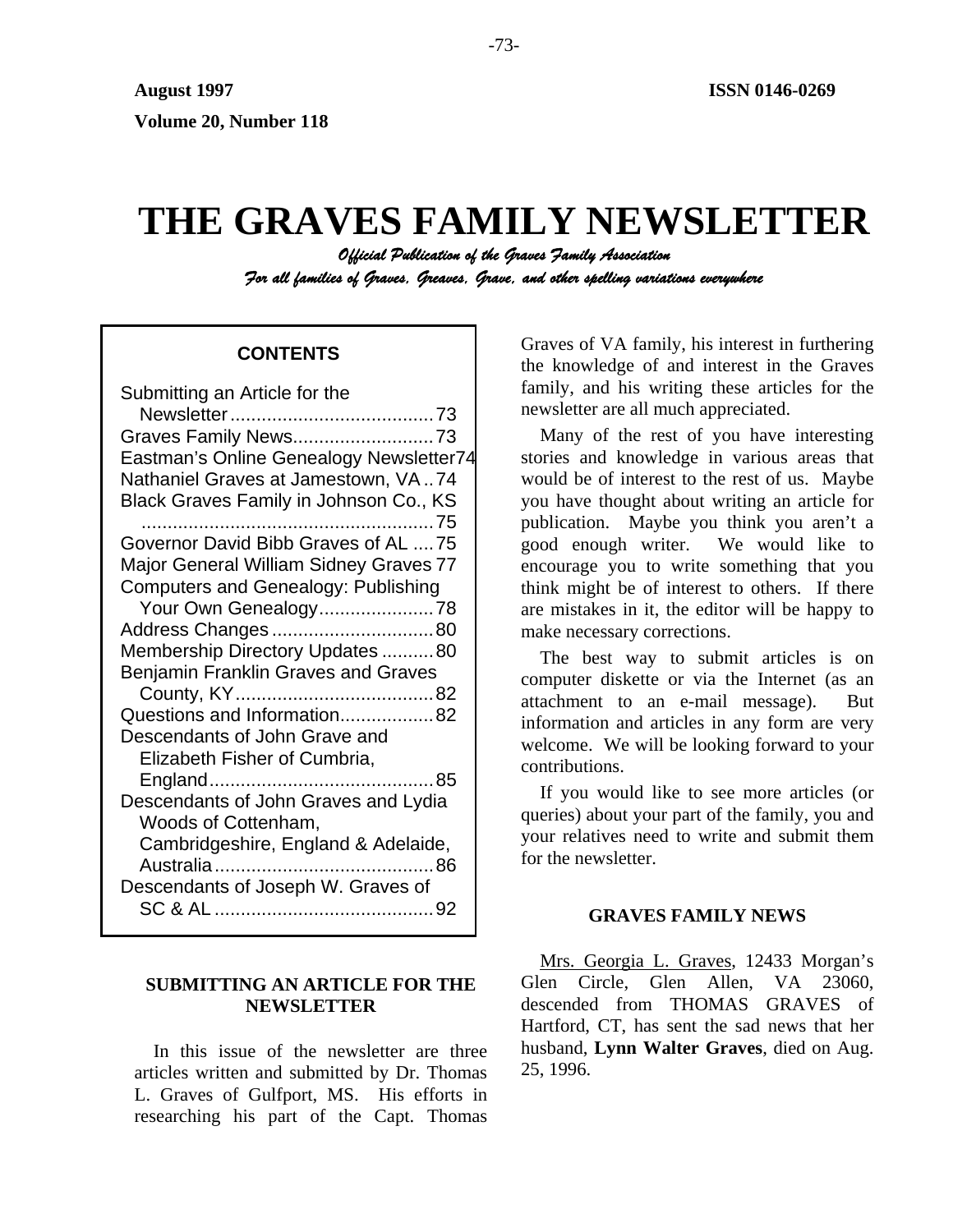Mr. David E. Stalter IV, Apt. #9A, 1435 Lexington Ave., New York City, NY 10128, has notified us of the death of his mother, **Mrs. David E. Stalter** (neé **Mary Louis Graves**) on April 16, 1996. She was descended from both SAMUEL GRAVES of Lynn, MA and Capt. THOMAS GRAVES of VA.

**Memberships:** 

| Regular (U.S. & Canada)                         | \$20/year |
|-------------------------------------------------|-----------|
| Other countries (air mail)                      | \$30/year |
| Sustaining (U.S. & Canada)                      | \$40/year |
| Other countries (air mail)                      | \$50/year |
| Life (U.S./Canada, 62 and older) \$600 one time |           |
| Foreign memberships must be paid by money       |           |
| order in U.S. dollars. All back issues (1976-   |           |
| present) are available at current price.        |           |

**Newsletter only available to individuals as part of Graves Family Association membership. No charge for queries.** 

**Published by:** 

**THE GRAVES FAMILY ASSOCIATION 261 South St., Wrentham, MA 02093 Internet Home Page: http://www.andrews.edu/~calkins/gravesfa.html** 

**Newsletter Editor: Kenneth Vance Graves 261 South St., Wrentham, MA 02093 (508)384-8084 Internet: kgraves239@aol.com** 

**Treasurer: Elaine Tobias, Overland Park, KS Director, On-line Computer Help: H. W. ("Bud") Graves, Veradale, WA Internet: dfrh81a@prodigy.com Director, Internet Home Page: Keith G. Calkins, Berrien Springs, MI Internet: calkins@andrews.edu Research Coordinators J. S. Graff Family: Karen Avery Miller, 8508 Town House Row, Dallas, TX 75225 Internet: 76514.3660@compuserve.com Graves of Cambridgeshire, England: Nedra**  Dickman Brill, 2410 NE 58<sup>th</sup> Ave., Portland, **OR 97213-4002** 

 **Internet: brillnd@pacifier.com** 

**© Graves Family Association, 1997**

## **EASTMAN'S ONLINE GENEALOGY NEWSLETTER**

For those of you who have access to the Internet, I highly recommend this online newsletter. It is a free weekly summary of events and topics of interest to online genealogists. It is written and published by Dick Eastman, the forum manager of the Genealogy Forum on CompuServe.

To subscribe, send an e-mail message to listserv@peach.ease.lsoft.com. The message title is unimportant. The first line of text in the message must have the words subscribe rootscomputing followed by your first and last names. For instance, if your name is Jane Doe, you would write the message:

subscribe rootscomputing Jane Doe

If you want to see the current issues as well as back issues of the newsletter, look at: http://www.ancestry.com/home/times.htm and http://www.ancestry.com/home/eastarch.htm

Interesting items in recent newsletters include:

- An interesting U.S. Geological Survey web page devoted to the topic of "Maps Can Help You Trace Your Family Tree" at http://info.er.usgs.gov/fact-sheets/ genealogy/index.htm. (Aug. 16, 1997 issue).
- PERiodical Source Index (PERSI) available on the Internet (Aug. 9, 1997 issue). PERSI is one of the standard references that every genealogists should be familiar with. To access PERSI online, go to:

http://www.ancestry.com/PERSI.htm. PERSI is a comprehensive subject index to genealogical and local history periodicals since 1800, mostly written in English.

## **NATHANIEL GRAVES AT JAMESTOWN, VA**

Dr. Thomas L. Graves, 3400 Eleventh St., Gulfport, MS 39501, recently wrote: "Several years ago on my first visit to Jamestown, VA,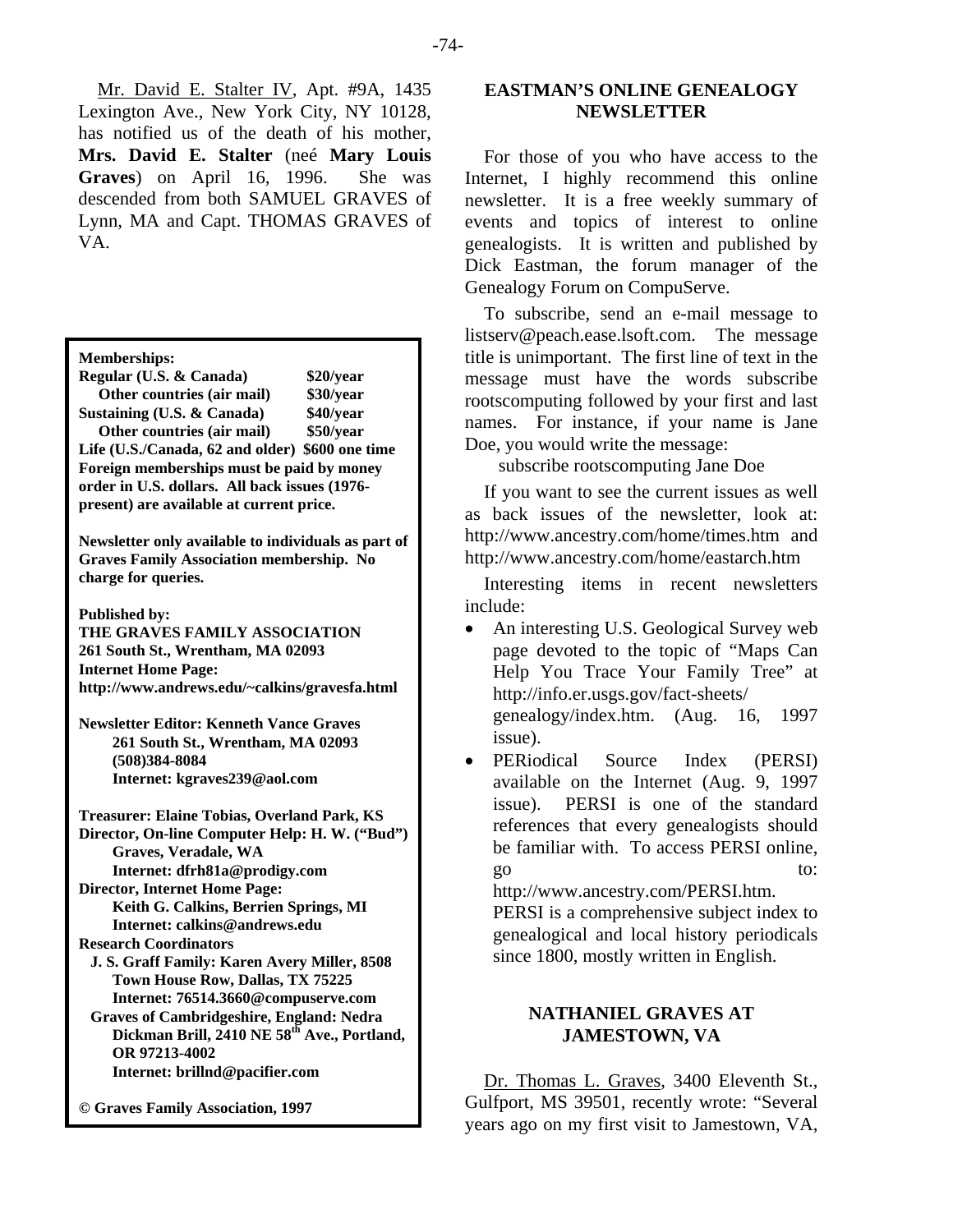I found a bronze plaque inscribed with the names of various men thought to have been early Jamestown settlers. Captain Thomas Graves was included. An additional name of interest was that of **Nathaniel Graves**. I have often wondered about the true identity of this gentleman…

I recently returned from Williamsburg, Jamestown, and Washington, DC. The plaque is no longer present.

I purchased some books to continue my research, including *The Complete Works of Captain John Smith*. I have solved the riddle with the help of Captain John Smith and his multiple narratives.

The only documentation for the existence of a Nathaniel Graves as a Jamestown colonist is in Smith's *General Historie of Virginia, New England, and the Summer Isles* (1624), where he lists Nathaniel Graves as a companion on a trip to Pamaunkee (p. 74). Curiously, the same incident in *The Proceedings of the English Colonie in Virginia*, (1606-1612), p. 56, lists the same individual as **Nathaniel Powell** and later on p. 66, Nathaniel Powell is again listed.

I have taken the above information from *The Complete Works of Captain John Smith*, in three volumes, edited by Philip Barbour, published 1986 by the University of North Carolina Press. Mr. Barbour has arrived at the same conclusion regarding the identity of Nathaniel Graves. (See footnote 6, p. 243 of Vol. 1.)

I conclude that Captain Thomas Graves was the only documented person named Graves at Jamestown, and therefore was the first individual named Graves in the New World."

## **BLACK GRAVES FAMILY IN JOHNSON CO., KS**

Mrs. Elaine R. Tobias, 12811 Wedd, Overland Park, KS 66213, sent an article from the Johnson County Metro section of *The Kansas City Star* for July 10, 1997. It was titled "**Black families hail Kansas roots**.

Many former slaves began life of freedom in Johnson County, by Benita Y. Williams.

…John McCallop of Kansas City, Kan., was the oldest of about 50 people who gathered June 27 at the Community Missionary Baptist Church in the Holliday area of Shawnee. It was a reunion of the McCallop, **Graves** and Mitchell families, three of the first black families to settle in Johnson County after the Civil War.

Black people make up 2 percent of Johnson County's population today. But McCallop, who is also a member of the Mitchell family, said the county had many black settlers…

According to a 1911 Emporia College thesis paper, 627 black persons lived in Kansas in 1860. By 1870, there were more than 16,000, according to census records…

During the Kansas Fever Exodus of 1879 a migration from southern states — these "exodusters" came to Kansas by river and rail, and the black population rose to more than 43,000…. Kansas was popular because of its abolitionist history."

## **GOVERNOR DAVID BIBB GRAVES OF ALABAMA**

According to an article by Jeffrey C. Benton in the *Montgomery Advertiser*, Mon., July 21, 1997: "Martine Deutsch's 1937 bronze bust of David Bibb Graves (1873-1942) is appropriately titled "The Builder." [This sculpture was erected in 1937, and sits in front of the Department of Public Safety building in Montgomery, AL.] No other Alabama governor has compiled such an enviable record of leadership and progress as did Graves during his first term, 1927-31.

Graves, who was related to Alabama's first two governors, attended Starke's University School in Montgomery and then earned a degree in civil engineering from the University of Alabama.

Subsequently he studied law at the University of Texas, read law privately in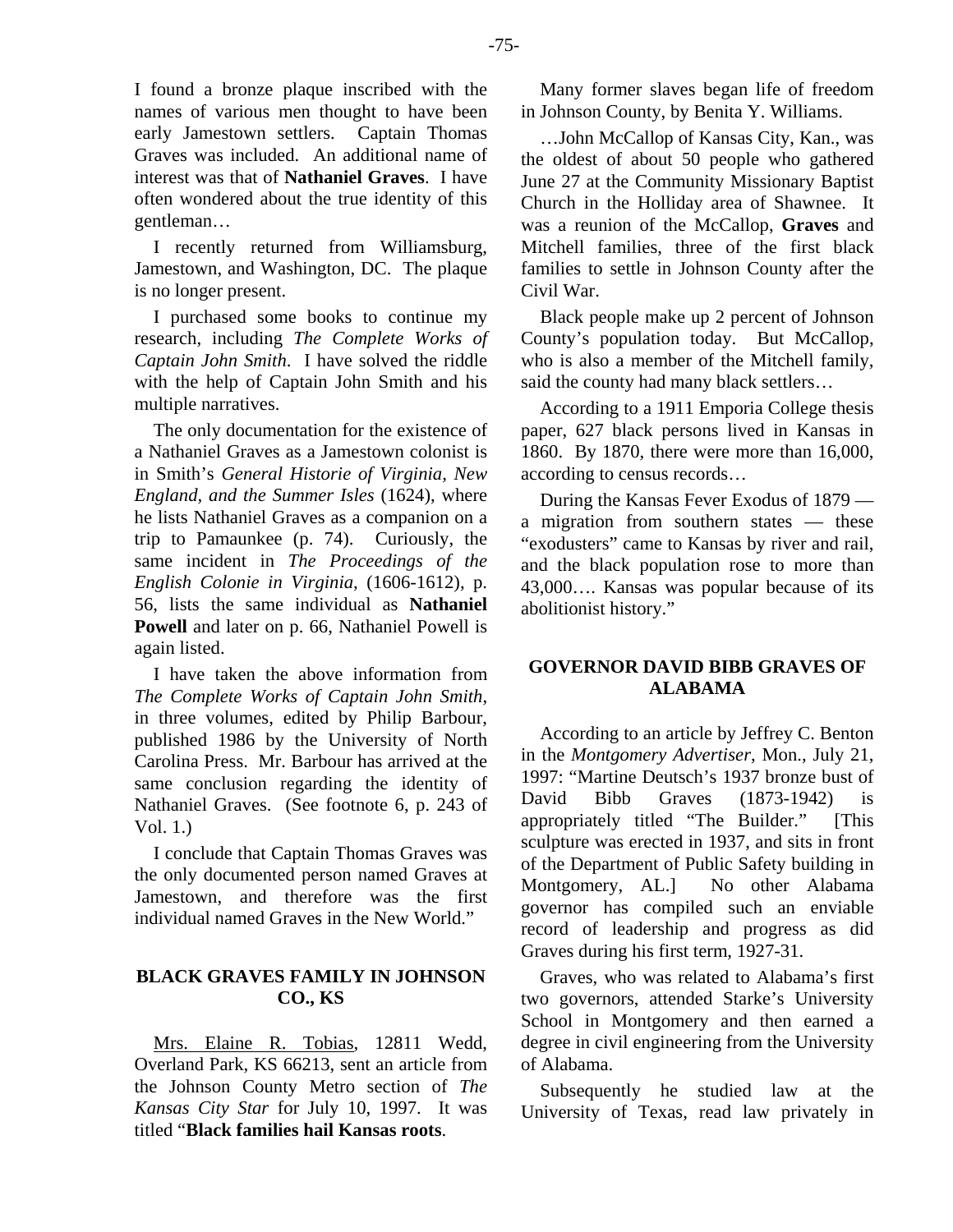Montgomery, and finally graduated with a law degree from Yale University.

In 1916, Graves served on the Mexican border as the colonel of the  $1<sup>st</sup>$  Alabama Cavalry and then in France as colonel of the  $117<sup>th</sup>$  U.S. Field Artillery,  $31<sup>st</sup>$  Devision, American Expeditionary Force.

After World War I, Graves was closely associated with the Alabama National Guard and the American Legion.

Like many other politicians of his time, Graves was a paradox. Evangelical Protestants, veterans, organized labor, educators and Klansmen formed his power base.

When elected governor in 1927, he was the Grand Dragon of the Alabama Ku Klux Klan. This was a period when "respectable" men across the nation belonged to the Klan, including future Supreme Court Justice Hugo Black.

The Klan's emphasis was not only racist, but also moralistic, nativist, anti-immigrant, and anti-Catholic. Alabama Klan membership peaked at about 95,000 during the 1926 election, but stood at only 5,500 two years later.

Alabamans rejected the Klan as it turned to violence, and the governor resigned from the Klan at the end of his first year in office.

This was also a period when Alabama was one of the most progressive states in the South, and Graves' record was as a progressive.

In his first year, the Legislature passed 700 bills. Graves organized the Highway Department, built a state highway system, constructed numerous bridges, and improved state docks and shipping facilities.

His record in education and public health was equally impressive. The school year was extended to seven months. Rural schools were consolidated. Textbooks were provided. Teachers salaries were raised. Mental health and child welfare improved. Child employment declined.

During Graves' second term (1935-39) he supported federal efforts to alleviate economic hardship. The state's highway patrol and departments of labor and public welfare date from this term."

This article was sent by Ms. Kathryn Alice Reynolds, 410 Reynolds Mill Rd., Prattville, AL 36067. She is descended from Capt. Thomas Graves of VA, via Francis<sup>2</sup>, Francis<sup>3</sup>, William<sup>4</sup>, William<sup>5</sup>, Mary<sup>6</sup>.

Gov. David Bibb Graves, called Bibb, was descended from Capt. Thomas Graves of VA, via Francis<sup>2</sup>, Francis<sup>3</sup>, William<sup>4</sup>, William<sup>5</sup>, David<sup>6</sup>, Robert Russell<sup>7</sup>, David<sup>8</sup>, David Bibb<sup>9</sup>.

My information about his family is very incomplete, and I would appreciate more information. What I presently have is below. I would also like to contact descendants of this part of the family.

## CHILDREN OF ROBERT R. GRAVES (1292) AND ESTHER G. HINKLE

David ("Davy") Graves (2635) was born 23 Aug. 1845. He married ------.

There is confusion about this family, since the parents of Daisy Graves are said to have been Joel Graves and Margaret Allen. David did have a brother, Thomas J. Graves, and perhaps this was Joel. However, the other children listed below are supposedly brothers and sisters of Daisy. One possibility is that Cora, Tom, Daisy, and the other daughter were children of Thomas Joel Graves, and Bibb Graves was a first cousin rather than a brother of the others.

Joel Graves is said to have been a hard-line Irish Catholic who ran his family with an iron fist. As soon as some of his children married out of the Catholic faith, he disowned them.

Children - Graves

+4561. Cora Elizabeth Graves, b. 12 Dec. 1864, m. George Washington Woodard, 6 Sept. 1883, d. 19 Jan. 1948.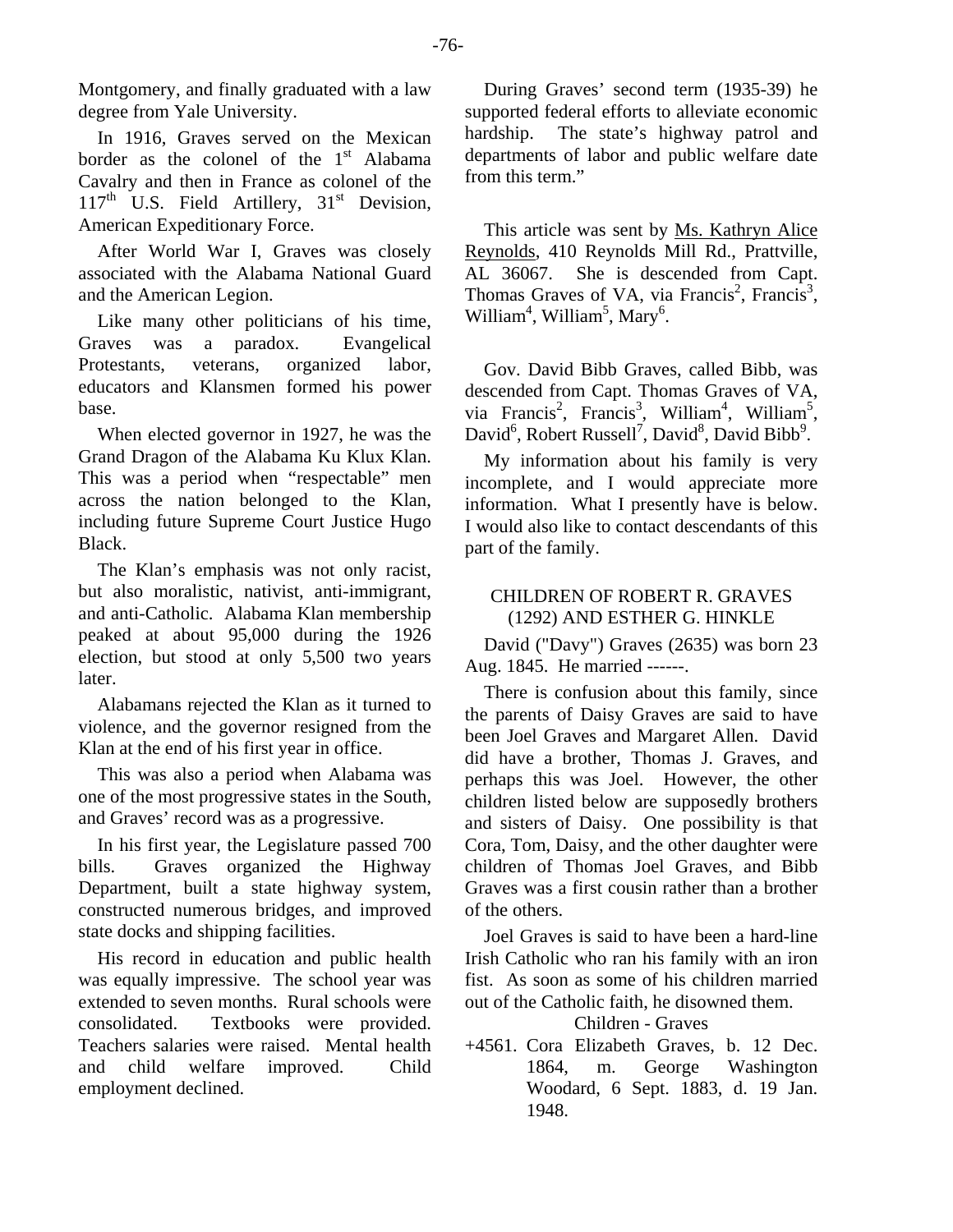- +4562. David Bibb Graves, b. 1873, m. ------, d. 1942.
- +4563. Tom H. Graves, m. Bettie McClure.
- +4564. Daisy Anna Graves, b. 1883, m. Charles G. Williamson, 14 Aug. 1898, d. 31 Oct. 1907.
	- 4565. Angela Graves, m. ------ Davis.

## **MAJOR GENERAL WILLIAM SIDNEY GRAVES**

This article was submitted by Dr. Thomas L. Graves, 3400 Eleventh St., Gulfport, MS 39501-1641. This, with additional information, will be in the book on Rev. Andrew Carroll Graves that he will be publishing. The photo of Gen. Graves was also provided by Tom Graves, sent as an attachment to an e-mail message. There was a previous article about Gen. Graves on p. 4, 1993 GFNL.

Gen. Graves was descended from Capt. Thomas Graves of VA as follows: Thomas<sup>1</sup>,  $John<sup>2</sup>$ , Thomas<sup>3</sup>, John<sup>4</sup>, John<sup>5</sup>, Thomas<sup>6</sup>, Lewis<sup>7</sup>, Lewis<sup>8</sup>, Andrew Carroll<sup>9</sup>, William Sidney<sup>10</sup>.



Raised as a Central Texas farm boy and known to his family as Billy, Major General William Sidney Graves was destined to leave his mark on world history. Born in Mount Calm, TX on 27

March 1865, he was the sixth son of a Southern Baptist minister, Rev. Andrew Carroll Graves. He attended Military Academy at West Point, NY. He entered class June 15, 1884, and graduated June 12, 1889,

ranked  $42<sup>nd</sup>$  in a class of 49 students academically but  $7<sup>th</sup>$  in discipline (the seventh fewest number of demerits). This discipline prompted superior officers to recognize his leadership ability, which ultimately led to his promotion to major general.

The newly commissioned  $2<sup>nd</sup>$  Lieutenant was immediately posted to frontier duty at Fort Logan, CO, where he met his future wife, Katherine Boyd. She was born the daughter of William Boyd and Augusta Merriam on April 5, 1871. They were married Feb. 9, 1891 at Ft. Logan, where all four of their children were born.

Initially serving with troops of the  $20<sup>th</sup>$ Infantry, he soon was selected to serve as aidede-camp to his commander, Brig. Gen. H. C. Merriam. During the next several years, Lt. Graves served in the usual areas assigned to young officers: commissary officer, ordinance officer, acting judge advocate general, and firing range officer. These duties prevented him from gaining combat experience with his regiment, which had participated in the Spanish-American War, but he was promoted to Captain of Infantry in Sept. 1899 and rejoined his regiment in the Philippine Islands. Serving with distinction in the Philippine Insurrection battling insurgents in Batangas Province as a company commander, he was cited for gallantry by his brigade commander, Gen. J. F. Bell, for action in the battle of Caloocan, 21 Dec. 1901, combat experience that would prove invaluable in his later years of command.

In succeeding years he served as member of the General Staff in Washington, DC, including stints as Secretary to the General Staff and a tour as the Assistant Chief of Staff of the Army. During this time he came to the notice of President Woodrow Wilson and Secretary of War Newton Baker.

From May 1917 to July 1917 he served on a confidential mission to Great Britain, France, and Belgium, laying the groundwork for the entrance of the United States into WW I. Anxious to become involved in combat again, the now Brigadier General succeeded in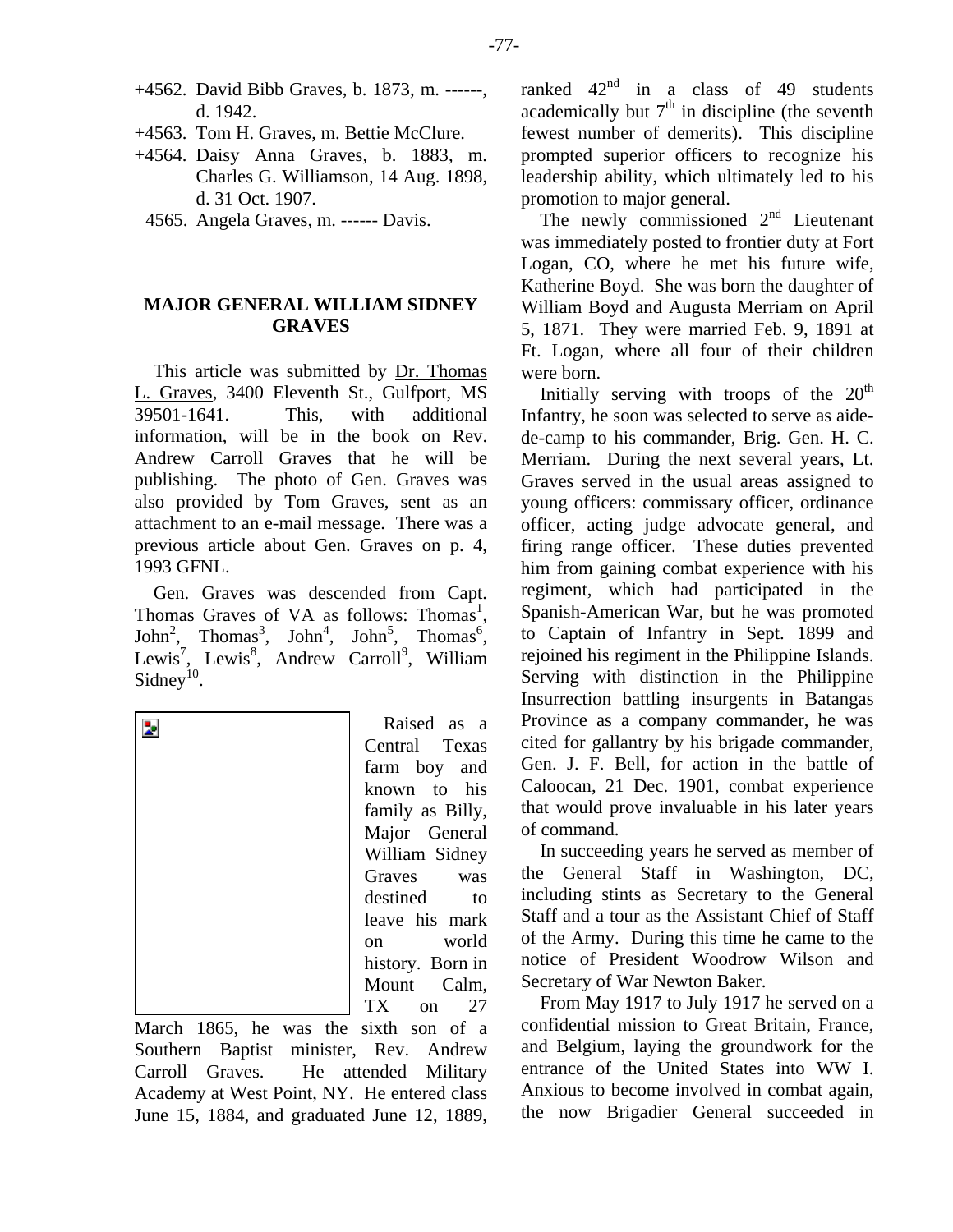obtaining a position as commander of the  $8<sup>th</sup>$ Infantry Division at Fremont, CA (he thought soon to be deployed overseas to the European Theater of WW I) earning him promotion to Major General, National Army.

Soon after arriving in California, he received a wire instructing him to meet with Secretary of War Newton Baker in the Kansas City, MO train station. Baker told Graves that he would "be walking on eggs loaded with dynamite; watch your step", he had been handpicked by President Wilson for a very important operation, and that he would lead troops in Russia later to be remembered as The American Expeditionary Forces (AEF) in Siberia.

For some time, the British and French governments had tried to secure American interests in a so-called Eastern Front, hoping to divert German men and materiel away from the main fighting on the Western Front. Their frequent requests were finally approved by American and Japanese governments and Wilson reluctantly agreed to send American troops to Russia to counteract the growing Japanese influence.

Graves' orders, contained in a secret memo from President Wilson, were to protect Allied military depots along the Trans-Siberian Railway, aid the Czech Legion (a large force of Czechs which had entered the military service of the Russians), and prevent the Japanese from increasing their sphere of influence. He was specifically told not to interfere with Russian internal policy. The memo was deliberately written in such vague terms the details would be left solely to Graves' discretion. Col. (later General) Robert Eichelberger, serving with Graves as his assistant chief of staff, stated that Graves was a man with good judgement, coolness, common sense, and the highest integrity; these were the reasons that Wilson picked Graves, and that "he was the best man for the job."

After arriving in Siberia with 9000 men on Sept. 1, 1918, he quickly became at odds with the British, French, Japanese, Red and White Russian factions, American consulate personnel, Red Cross and other agencies, each of which had their own agenda. Graves' firmness and diplomacy narrowly averted frequent clashes between American and Japanese forces and he was "not intimidated by the British, French, and Japanese contingents and U.S. diplomatic officials who endeavored to get him to act against Bolshevik factions." His official obituary in the  $71<sup>st</sup>$ Annual Report of the Association of Graduates, USMA states, "His administration of a distasteful duty won him the respect of the Russian people who felt that the restraint imposed on other commanders by Gen. Graves had assisted in checking Allied intentions to dismember their country." Additionally, "The tide of the Japanese Empire had been diverted southward..." Having completed its task, the AEF left Siberia in 1920.

From October through December in 1925, he served as jury member in the celebrated court martial of General Billy Mitchell. Another notable jury member was General Douglas MacArthur.

General Graves finished his career as commander of the Panama Canal Zone, retired with over forty years service on Sept. 4, 1928, and in 1931 published his book *American Siberian Adventure, 1918-1920*.

Death claimed Graves from coronary artery disease on 27 Feb. 1940 in Shrewsbury, NJ, and he was buried at Arlington National Cemetery with honors commensurate of his rank. Mrs. Graves died Nov. 23, 1957, and is buried at Arlington with her husband.

## **COMPUTERS AND GENEALOGY: PUBLISHING YOUR OWN GENEALOGY**

(This article was written and submitted by Thomas L. Graves, M.D., 3400 Eleventh St., Gulfport, MS 39501.)

Computers and genealogy go hand in hand. Less than three years ago, I could not imagine that I might want to use, much less own, a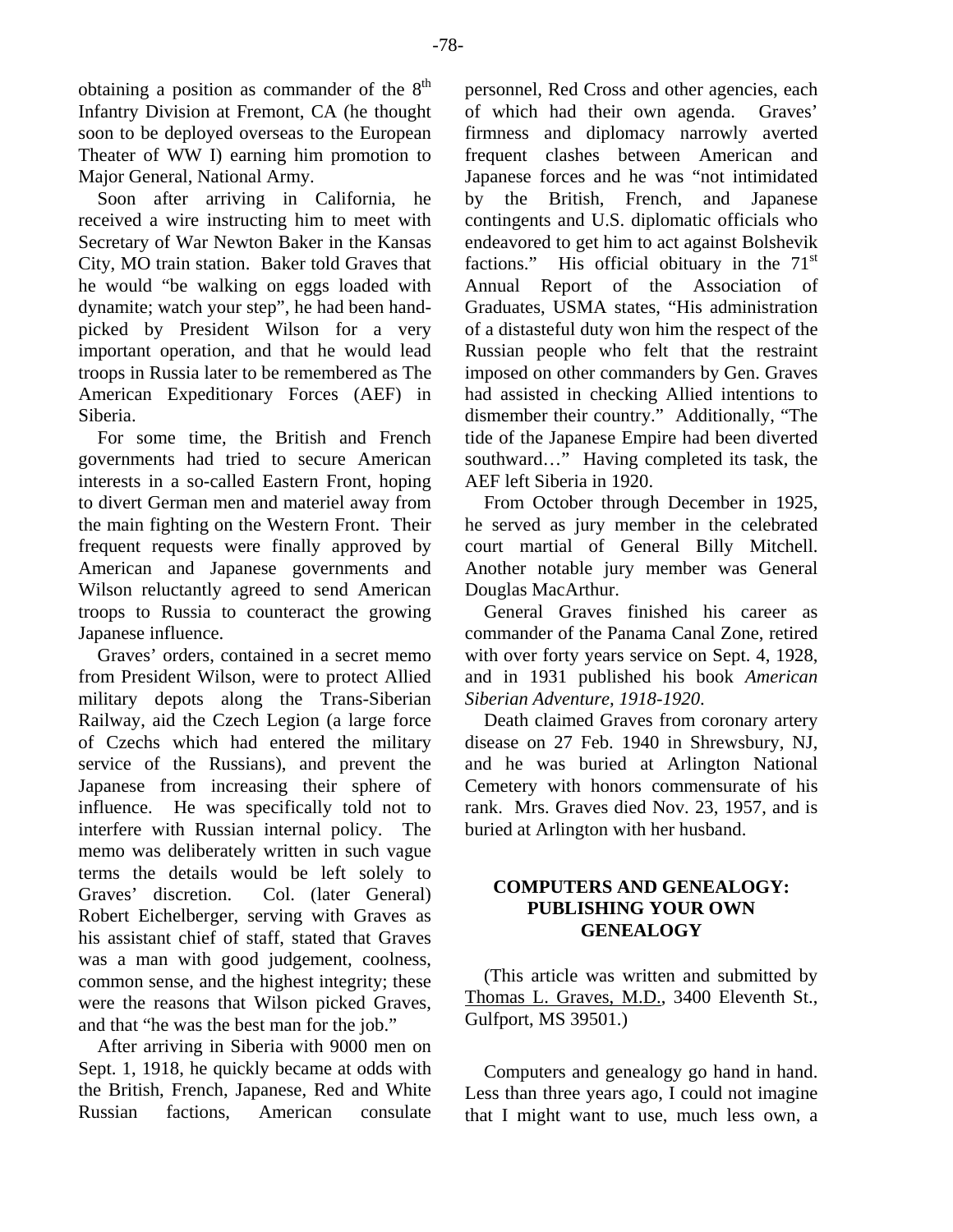computer. Goodness how my life has changed. My son told me when I first bought my computer that in six months I would be inventing ways to use it. He couldn't have been more correct. Two years ago 37 million American households owned at least one personal computer, and the number must have doubled by now.

Why are computers so important to us as family historians? They allow us to collect and categorize data in perfect parcels, communicate our ideas with very professional letters, find obscure information with the use of software and the Internet, etc. We are limited solely by our own creativity.

Computers and available software offer incredible opportunities. I use the *Family Tree Maker* by the Banner Blue Division of Broderbund Software. The latest version is 4.0. I have upgraded to the newest software each time it was available because of the advantages succeeding generations offer. The newest *Family Tree Maker* allows the printing of NGS Register format reports, continuous page family trees, and for the real adventurer, the capability of writing a family history book. The program automatically formats the Table of Contents, copyright page, etc. Photographs may be imported into the text.

Most of us do not have a book already published regarding our immediate family, so why not write and publish an account of our own. The concept is simple. Choose a primary individual or family for the subject. This may be anyone, including ourselves. Write about ancestors, descendants, or both. Any material desired should be included. The extent of our imagination is the only restriction.

Our book may be limited to a relatively small audience of interested individuals, but this is all the more reason to write. This will insure the subject will be recorded. Broader subjects are more likely to have already been covered.

I selected my g-g-grandfather, Rev. Andrew Carroll Graves, as the primary individual. Many of his ancestors had already been the subject of much investigation, and I felt that a man of his importance should not be ignored. In their own way, each of his children left their mark on the Central Texas community, and my short book determines to provide the details. It is not intended to be a scholarly work, others are much more suited to that, but I have provided some references for those who might be interested. Family lore and traditional material may be included but should be identified as such.

Since we are shaped by our whole ancestry, I elected to include some data about Andrew's ancestors as well as his descendants. I have included chapters about each of his children and their descendants. Continuous page family trees can be an integral part. Copies of wills, data from family Bibles, old photographs, land records, military records, etc., are only a few of the items which may be included. Photocopies of the original documents would be a great addition. A family chronology of dates and places could be included.

Any information that is printed, if accurate and complete, will be priceless to our future generations. As family historians, we have an important obligation, indeed our reason for existence is to share what we find.

A real student of history readily accepts the importance of genealogy and family history. History is simply *people interacting with people*, and only incidentally are dates and places of importance. Once a student can relate to historical figures as people, history becomes more meaningful and less foreboding. Each person, however more or less important, is part of the whole community. Identifying how each family member fits into the whole reveals a sense of belonging and emphasizes our individual importance.

Most of us are interested in family history because we want to know who we are. Our personality and behavior patterns are shaped by our genes and environment. Since we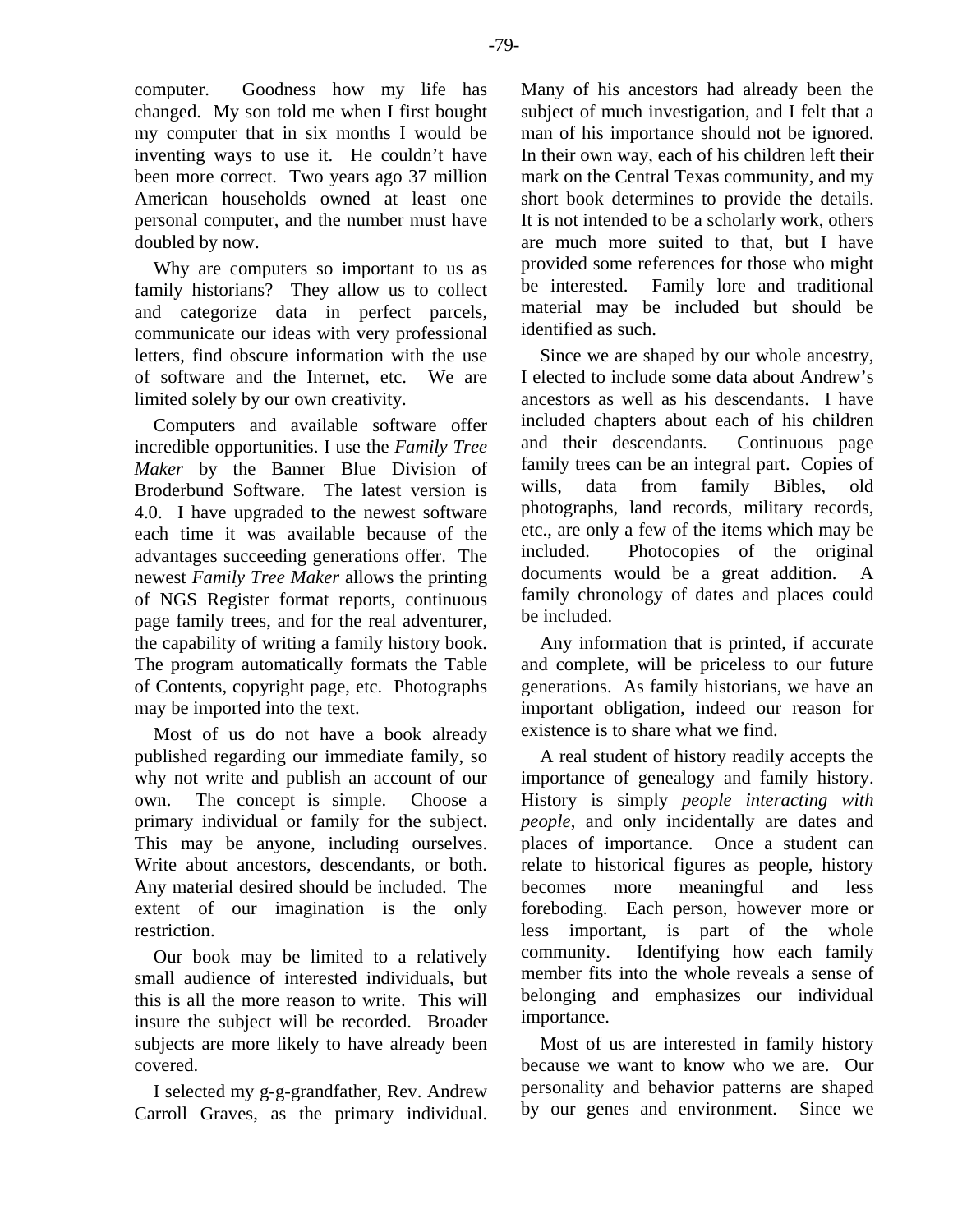cannot select our genes, it behooves us to know more about our forebears.

Many of us can trace our lines back many generations. My Graves family begins with Captain Thomas Graves of Virginia, who first came to Jamestown and later settled on the eastern shore of Virginia. No one in America can document his or her ancestry farther back than the descendants of Captain Thomas Graves (among the English settlers of America). We can and should take pride in our heritage since we have been a part of America since its very beginning.

The purpose in writing down our family history should be to provide information, but our hope should be to instill in each of us a sense of who we are, why we are, and why this should be a source of continuing pride.

Once the data has been collected and organized into chapters, the next step is to publish our narrative. Most of us live near an area with a printing establishment large enough to handle the task. We have a choice of covers, bindings, etc. Printers in my area can copy computer generated printouts or use material placed on floppy discs. Many have scanners and could take our photographs, scan them onto discs, and incorporate them onto pages complete with captions. Some of us have scanners and could skip this step. For sixty pages the cost per book averages about five dollars on the Mississippi Gulf Coast. We may need only twenty or thirty books, so the cost is in reach of almost anyone. Continuous updating of material is easy, and reprints including the updates would be welcomed.

Our material should be copyrighted. Consult a local attorney for advice. Once the book is complete, the last step is to sell or give them to interested individuals. Public libraries should be given a copy as well as the Library of Congress.

#### **ADDRESS CHANGES**

Mrs. Bonnie Elsten of Long Beach, CA, descended from BETSY E. GRAVES and Joseph S. Pooler of ME, has moved to 6272 Vista St., Long Beach, CA 90803.

Ms. Elizabeth Verdow, descended from Deacon GEORGE GRAVES of Hartford, CT, has moved from Farmington, MI to 21386 Magnolia Court, Farmington Hills, MI 48336.

Mrs. Doris M. Graves of Norwich, NY, descended from THOMAS GRAVES of Hartford, CT, has changed her summer address to 5369 State Hwy. 23, Norwich, NY 13815.

Mrs. Elaine Tobias of Overland Park, KS, descended from THOMAS GRAVES of Hartford, CT, has moved to 12811 Wedd, Overland Park, KS 66213.

Mr. Chester H. Graves III, descended from THOMAS GRAVES of England, Canada & VT, has moved from Herndon, VA to 422 Seneca Rd., Great Falls, VA 22066-1111.

Mrs. Mary Anna Lee Page, descended from JOHN GRAVES of England and Frederick Co., VA, has moved from Bonita, CA, to 183 Third Ave., Rm. 417, Chula Vista, CA 91910.

#### **MEMBERSHIP DIRECTORY UPDATES**

*New Members*  ARNAUD, Mr. Eric E. 819 Creager St., Houston, TX 77034 Ancestry: unknown

BEARD, Mr. John H. 5561 Pine Needle Court, West Chester, OH 45069 Ancestry: Capt. Thomas Graves of VA, via  $John<sup>2</sup>$ ,  $\text{Ralph}^3$ ,  $\text{Ralph}^4$ , Henry White<sup>5</sup>, William<sup>6</sup>, Elizabeth<sup>7</sup>

BECKER, Ms. Shirley J. 191 Carver Street, Chula Vista, CA 91910 Ancestry: Thomas Graves and Olive Owens of Otsego Co., NY

BENNETT, Mr. Preston G., Jr. 1939 Kinder Hill Court, Lawrenceville, GA 30244 Ancestry: William Graves of SC & TN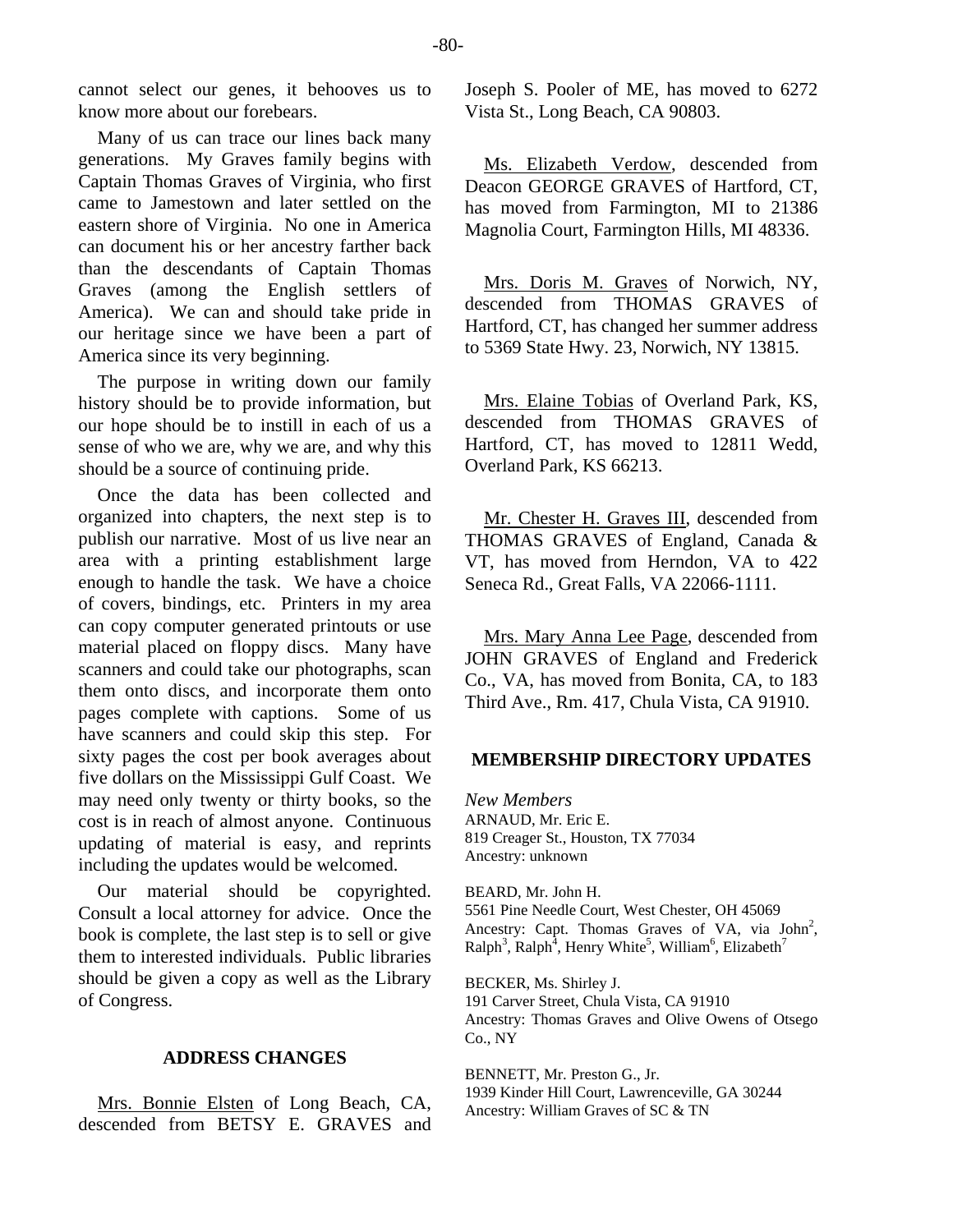BURTON, Mrs. Margaret McKinney 2107 69<sup>th</sup> Street, Lubbock, TX 79412-3827 Ancestry: Capt. Thomas Graves of VA, via  $John<sup>2</sup>$ ,  $\text{Ralph}^3$ ,  $\text{Ralph}^4$ , Henry<sup>5</sup>, William<sup>6</sup>, Anna<sup>7</sup>

DAVIS, Mr. & Mrs. Terry Hunter, Jr. 7451 North Shore Rd., Norfolk, VA 23505 Ancestry: Capt. Thomas Graves of VA, via  $John<sup>2</sup>$ ,  $\text{Ralph}^3$ ,  $\text{Ralph}^4$ ,  $\text{John}^5$ ,  $\text{John}^6$ ,  $\text{John}^7$ ,  $\text{Sarah}^8$  m.  $\text{John}$ Toms

DUNFORD, Ms. Patricia L. 3736 North Tucson Blvd., Tucson, AZ 85716-1039 Ancestry: Capt. Thomas Graves of VA, via Francis<sup>2</sup>, Francis<sup>3</sup>, William<sup>4</sup>, Peyton<sup>5</sup>

EDRINGTON, Mr. William M. 214 West Crest Road, Wilmington, DE 19803-4208 Ancestry: Capt. Thomas Graves of VA, via

FARMER, Ms. Karen 4323 West 9<sup>th</sup> St. Rd., #20, Greeley, CO 80634 Ancestry: Capt. Thomas Graves of VA, via  $John<sup>2</sup>$ ,  $\text{Ralph}^3$ ,  $\text{Ralph}^4$ ,  $\text{John}^5$ ,  $\text{John}^6$ ,  $\text{John}^7$ ,  $\text{Richard}^8$ 

GOSS, Mrs. Susan 7218 Prairie Ridge NE, Olympia, WA 99516 Ancestry: unknown

GRAHAM, Mr. Peter C. 89 Graham Circle, Stratford, ON N5A 7C6, Canada Ancestry: John Grave and Elizabeth Fisher of Cumbria, England

GRAVES, Ms. Amanda Grier 507 Westover Hills Drive, Cary, NC 27513 Ancestry: George Calvin Graves of NC

GRAVES, Ms. C. Lane P.O. Box 1493, Lawrenceville, GA 30246-1493 Ancestry: Capt. Thomas Graves of VA, via  $John<sup>2</sup>$ ,  $\text{Ralph}^3$ ,  $\text{Ralph}^4$ ,  $\text{John}^5$ ,  $\text{John}^6$ ,  $\text{John}^7$ ,  $\text{Richard}^8$ ,  $\text{Thomas}^9$ 

GRAVES, Mr. Michael Loyd 230 Antlers Trail, Leander, TX 78641 Ancestry: Capt. Thomas Graves of VA, via  $John<sup>2</sup>$ ,  $\text{Ralph}^3$ ,  $\text{Ralph}^4$ , Henry White<sup>5</sup>, son<sup>6</sup>, Thomas<sup>7</sup>, Thomas<sup>8</sup>

GRAVES, Ms. Twila Eddy 2221 Belle Court, Antioch, CA 94509 Ancestry: Herman Henry Graves of Hanover, Prussia, IN & KS

GRAVES, Mr. William D. 201 Buchanan Lane, Clinton, TN 37716 Ancestry: James Graves of Randolph Co. & Surry Co., NC

HARPSTEAD, Dr. Sharon D. Oehler 701 Cheyney Road, Cheyney, PA 19319 Ancestry: Capt. Thomas Graves of VA, via Francis<sup>2</sup>, Francis<sup>3</sup>, Clara<sup>4</sup> m. Aaron Higginbotham

HATCH, Mrs. Susan Graves RR 2, Box 45, Center Harbor, NH 03226 Ancestry: Rear Adm. Thomas Graves of Charlestown, MA

HAVASY, Ms. Sena 966 Lantana Drive, Sunnyvale, CA 94086 Ancestry: Samuel Graves of Lynn, MA, via #30

HERMANN, L. G. 220 Marinda Dr., Fairfax, CA 94930 Ancestry: Capt. Thomas Graves of VA

JOHNSON, Ms. Jan 5530 West Vogel Lane, Glendale, AZ 85302-3251 Ancestry: unknown

JOHNSON, Mrs. Judith Anne 224 Palmetto Ave., Osprey, FL 34229 Ancestry: Thomas Graves of Hartford, CT, via #1393

KARISH, Ms. Grace Turner 11302 Waples Mill Rd., Oakton, VA 22124-2025 Ancestry: unknown

KNUDSEN, Mrs. Jo Ann Bartlett 4016 Mac Alpine Court, Ellicott City, MD 21042-5320 Ancestry: Capt. Thomas Graves of VA, via Ann<sup>2</sup> m. William Cotton, Verlinda Cotton, Sarah Burdett

LORENZ, Capt. Harold Raymond, Jr. 14 Ashlar Drive, Goffstown, NH 03045-1803 Ancestry: Samuel Graves of Lynn, MA, via #179

MAROO, Mr. David P.O. Box 791, Hinckley, IL 60520 Ancestry: Thomas Graves of DE, Quaker

MURPHREE, Ms. Eloise P.O. Box 116, Troy, AL 36081-0116 Ancestry: Capt. Thomas Graves of VA, via Francis<sup>2</sup>, Thomas<sup>3</sup>, John<sup>4</sup>, Isaac<sup>5</sup>, Lewis Holliday<sup>6</sup>, James  $Richard<sup>7</sup>$ 

PONS, Ms. Judy L. 1711 37<sup>th</sup> Ave. NW, Salem, OR 97304-2240 Ancestry: Capt. Thomas Graves of VA

REDDING, Ms. Alice Jane P.O. Box 22486, Carmel, CA 93922-0486 Ancestry: Richard Graves and Sarah Jane Hills of IA & KS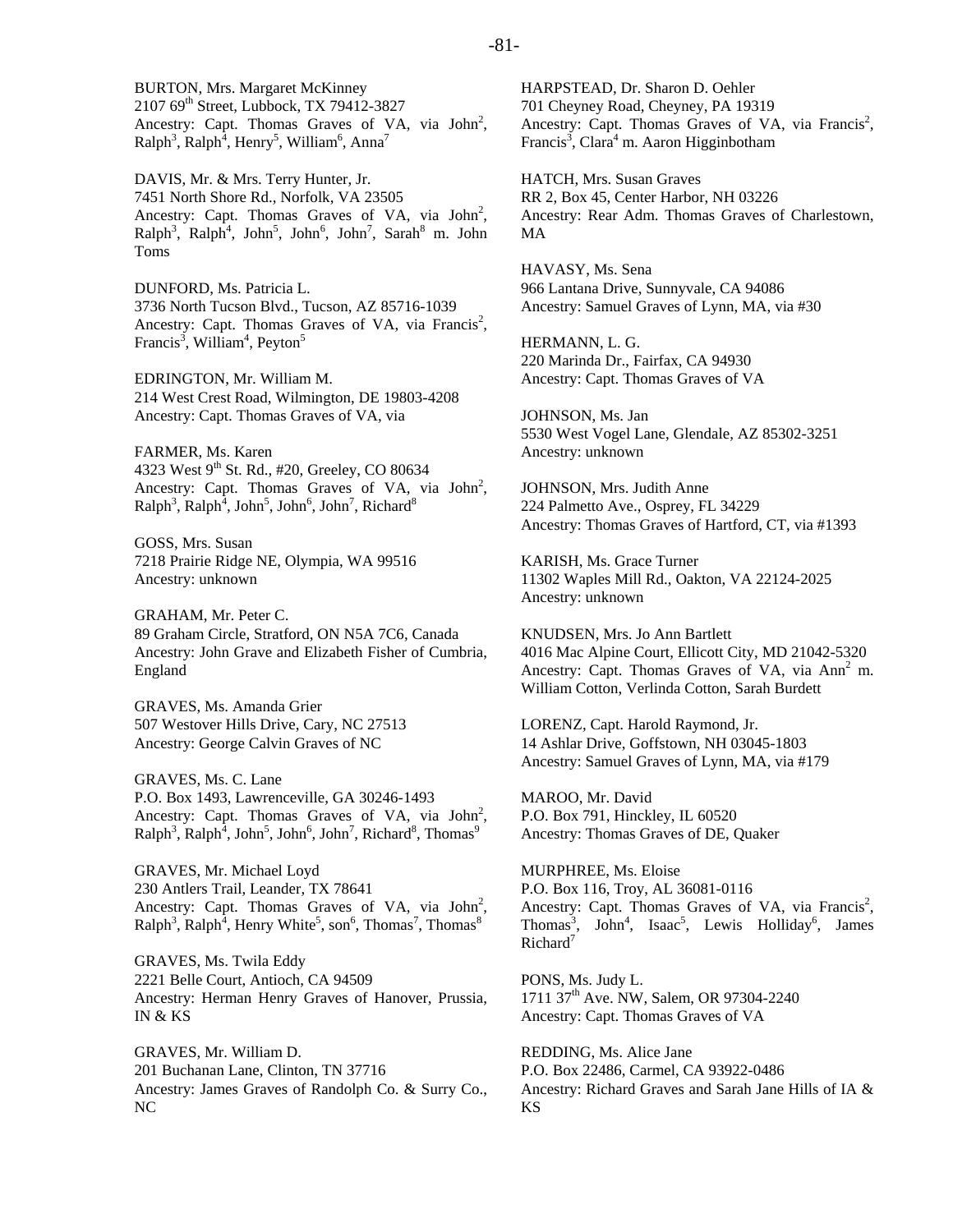ROWE, Mr. Joseph Y. 150 South Almond St., Orange, VA 22960 Ancestry: Capt. Thomas Graves of VA, via Verlinda<sup>2</sup> m. William Stone, Mary<sup>3</sup> Stone, Verlinda<sup>4</sup> Doyne

STALTER, Mr. David E., IV Apt. 9A, 1435 Lexington Ave., New York City, NY 10128

Ancestry: Samuel Graves of Lynn, MA (#3624); Capt. Thomas Graves of VA, via John<sup>2</sup>, Thomas<sup>3</sup>, John<sup>4</sup>, Thomas<sup>5</sup>, John<sup>6</sup>, John Herndon<sup>7</sup>, Nancy<sup>8</sup>

STEVENS, Mr. Joseph Philip 1917 192<sup>nd</sup> St. SW, Lynnwood, WA 98036-4841 Ancestry: Thomas Graves of Hartford, CT, via #2032

WETZSTEON, Mrs. Terry 1101 South 4<sup>th</sup> Street, Hamilton, MT 59840 Ancestry: Rear Adm. Thomas Graves of Charlestown, MA

#### CORRECTIONS TO DIRECTORY:

The ancestry in the directory for John M. Graves, 23405 Woodway Rd., Bristol, VA 24202, was wrong. It should be: Capt. Thomas Graves of VA, via John<sup>2</sup>, Thomas<sup>3</sup>, John<sup>5</sup>, John<sup>5</sup>, Joseph<sup>6</sup>, Hawes<sup>7</sup>, Edmund Pendleton<sup>8</sup>, Andrew Joseph<sup>9</sup>, Andrew Basil<sup>10</sup>, John<sup>11</sup>.

## **BENJAMIN FRANKLIN GRAVES AND GRAVES COUNTY, KY**

Mr. John M. Graves, 23405 Woodway Rd., Bristol, VA 24202 (jgraves@3wave.com), sent the following item for the benefit of those who may have wondered how Graves Co., KY got its name. There was a previous article on this subject on p. 125, 1994 GFNL. This was from *The Kentucky Encyclopedia*, John E. Kleber, Editor in Chief, The University Press of Kentucky, Lexington, 1992. Benjamin Franklin Graves was a brother of John's ancestor  $Hawes<sup>7</sup>$  Graves (mentioned in preceding paragraph).

"Benjamin Franklin Graves, after whom Graves County is named, was the son of Joseph and Frances (Coleman) Graves, born in 1771 in Spotsylvania County, Virginia. Graves settled on a farm in Fayette County, Kentucky, with his widowed mother and siblings in 1791. He was elected to the state legislature as a representative of Fayette County in 1801 and again in 1804.

Commissioned in August 1812 to fight in the war against Britain as a major in the 2d Battalion,  $5t^h$  Regiment of the Kentucky militia, Graves was wounded in a battle at Frenchtown on the River Raisin on January 22, 1813. The following day, after having been left to recuperate at a house in Frenchtown, Graves was captured along with Samuel Ganoe, Timothy Mallory, and John Davenport by Powatomie Indians. Graves was not seen again.

Graves married Polly Dudley; they had six children. Graves County, Kentucky was created by an act of the General Assembly in December 1823 in honor of Major Graves."

## **QUESTIONS AND INFORMATION**

## *MISCELLANEOUS GRAVES FAMILIES*

Mrs. Kim Graves Diefenbach, 8116 North Nodaway, Kansas City, MO 64152 (Greybirdy @aol.com), would like to find the ancestry of her g-grandfather HARLEY GRAVES. The first 2 generations of this family are summarized below.

## DESCENDANTS OF HARLEY GRAVES OF GREEN CO., IN

#### GENERATION 1

Harley Graves (1) was born about 1874 and died about 1954. He first married Elizabeth Allen. They lived in Green Co., IN. He secondly married Minnie Mae ------.

Children - Graves, by Elizabeth Allen

- 2. Faye Graves, b.c. 1898.
- 3. Troy Graves, b. 10 March 1902.
- +4. Berthel Graves, b. 22 Aug. 1904, m. Willie Maude Howell.

Children - Graves, by Minnie Mae ------

5. Shirley Graves

## GENERATION 2

Berthel Graves (4) was born 22 Aug. 1904. He married Willie Maude Howell. They only had one child.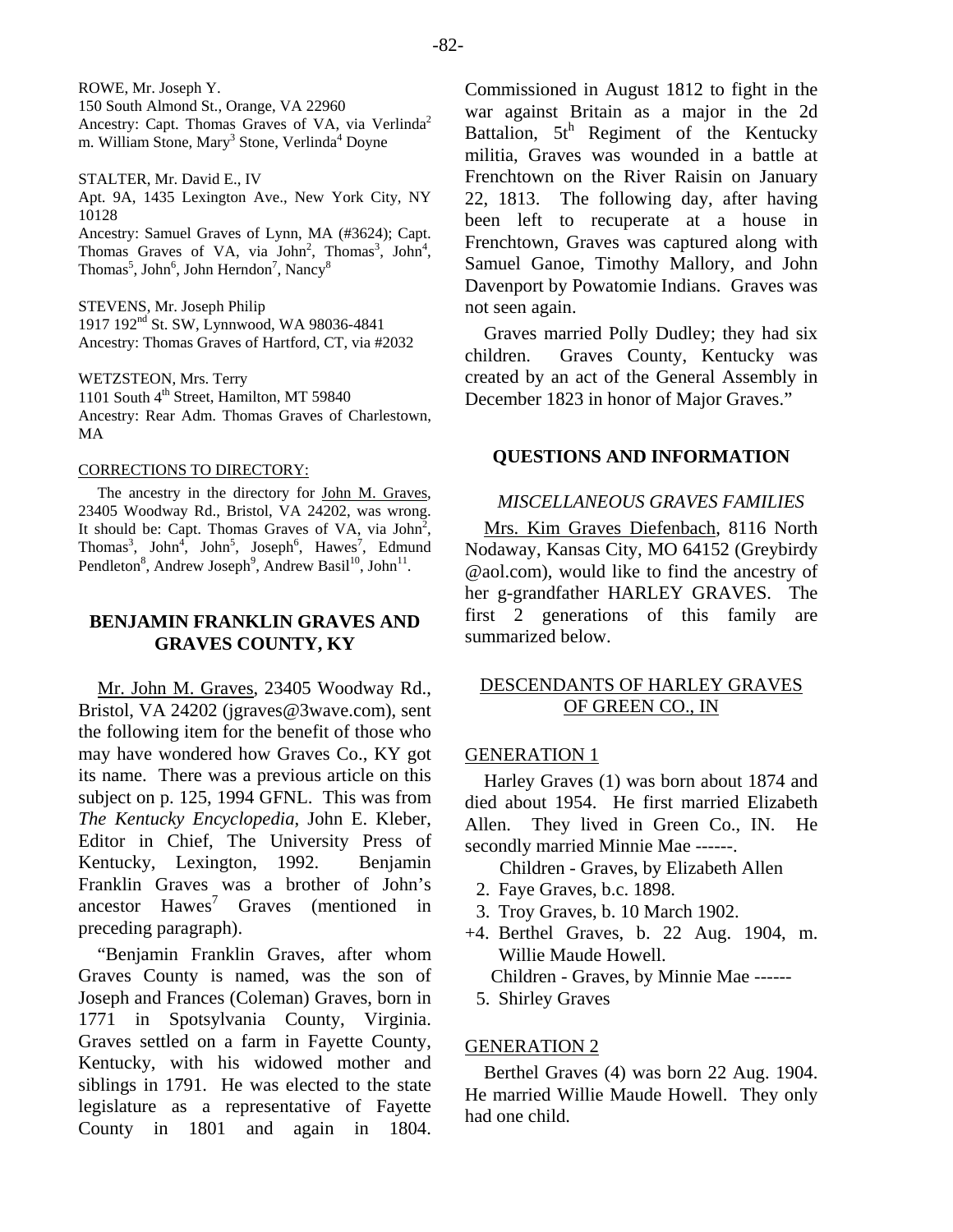## Children - Graves

+6. Harley Randall Graves, m. ------.

Ms. Paulette Roberts, P.O. Box 202, Carl Junction, MO 64834 (sroberts@clandjop.com), would like to learn more about her ancestor, HERMANN HENRY GRAVES. She would like to find out exactly when he emigrated to America, from where in Germany, what ship he sailed on, at which port he arrived, and the name of his first wife. The following genealogy is all that is presently known, much of it from Mrs. Lois E. Rutledge, previously of McCook, NE, not there in 1992.

## DESCENDANTS OF HERMAN HENRY GRAVES OF HANOVER, PRUSSIA, IN & KS

## GENERATION 1

Herman (or Hermann) Henry Graves (1) was born about 1832-1835 in Prussia, and died 10 Oct. 1897 in Beloit, Mitchell Co., KS, at age 65. He emigrated to America about 1848 or 1850. He first spelled his name as Greve. His naturalization papers in Warren Co., IN stated that he was from Hannover, Prussia. He apparently had a first wife, and at least one child by her. He married Elivabeth (or Elizabeth) Beicke in 1864 in Ferdinand, Dubois Co., IN. Information on their children is from *Abbott Family Tree* by Julia Abbott, from the Bible of Edna Graves Rutledge Bouder, and from Paulette Roberts. They finally settled in Beloit, Mitchell Co., KS, where Herman died. All his children were born in IN.

Children - Graves, by  $1<sup>st</sup>$  wife

+2. William Albert Graves, b. 10 Dec. 1861, m. Laura Nora Pardee, 22 Dec. 1891, d. 9 Feb. 1912.

Children - Graves, by Elizabeth Beicke

 3. Henry Bernard Graves, b. 30 May 1871 (or 17 May 1868),  $m(1)$  ------,  $m(2)$ Berthina M. Ousley, d. 11 April 1928 (Beloit or Miltonvale, KS). Bur. Elmwood Cem., Beloit, KS. He was a traveling salesman. His obituary mentions 3 brothers, Theodore and John of Brighton, CO, and Herman of Beloit, KS.

- +4. John George (or John Gerhard) Graves, b. 7 April 1873, m. Lou Alta Abbott, 1 Oct. 1901, d. 12 Jan. 1947.
	- 5. Theodor (or Theodore) C. Graves, b. 5 May 1875, d. Beloit, KS.
- +6. Herman G. Graves, b. 7 Oct. 1877, m. ------, d. 15 Oct. 1944.

## GENERATION 2

William Albert Graves (2) was born 10 Dec. 1861 in IN, and died 9 Feb. 1912 in Topeka, Shawnee Co., KS. He married Laura Nora Pardee, daughter of Bartlett Pardee and Eliza Ann Goodwin, on 22 Dec. 1891. She was born 27 Feb. 1869 in Holton, Jackson Co., KS, and died 6 Nov. 1940 in Los Angeles, CA.

Children - Graves

- 7. Rebecca Ethel Graves, b. 26 Oct. 1892 (Beloit, KS), m(1) William Sharp, m(2) Walter Brown.
- +8. William Henry Graves, b. 11 Nov. 1894, m(1) Katie ------, m(2) Jennie Laura Parmenter, 2 Feb. 1923, d. 25 Feb. 1955.
- +9. Barbara Ann Graves, b. 19 May 1897, m. Terry Hansford.
	- 10. child, married twice.
	- 11. child
	- 12. Francis Edward Graves, b. 2 Jan. 1902, m. ------.
	- 13. child, married.
	- 14. Theodore Herman Graves, b. 25 Dec. 1906.
	- 15. child
	- 16. Hazel Olive Graves, b. 12 March 1912.

John George (or John Gerhard) Graves (4) was born 7 April 1873 in DuBois, DuBois Co., IN, and died 12 Jan. 1947 in Denver, CO. He married Lou Alta Abbott, daughter of Samuel Sharidan Abbott and Marinda Pickett, on 1 Oct. 1901 in Boulder, Boulder Co., CO. She was born 4 July 1874 in Ashland, Saunders Co., NE, and died 17 May 1947 in Denver, CO. They were both buried in Brighton,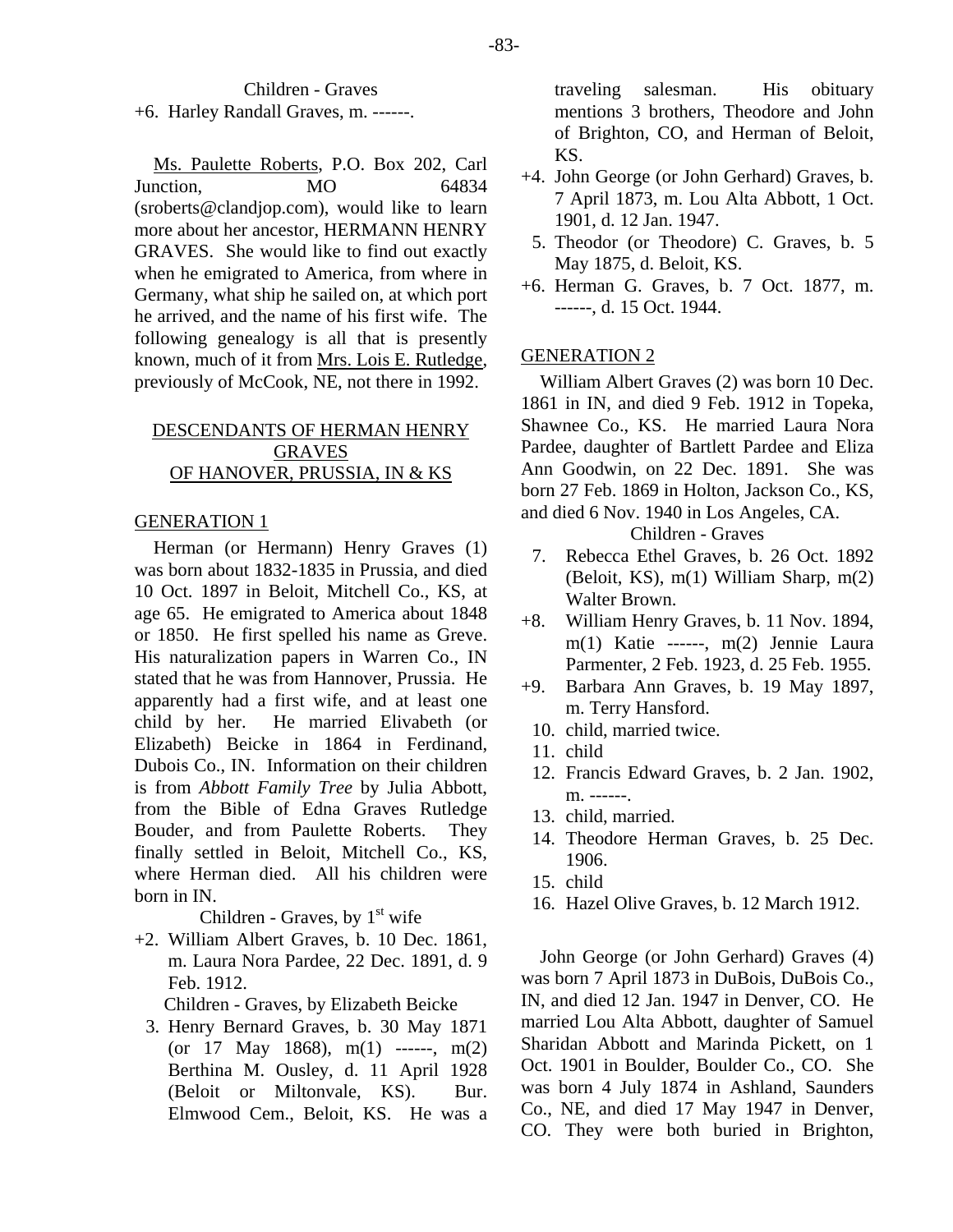Adams Co., CO. Their first 3 children were born in Boulder, CO, and the last 3 in Ault, Weld Co., CO.

#### Children - Graves

- 17. Edgar Raymond Graves, b. 9 Dec. 1902, m. Vivian ------, d. 7 April 1973 (Grand Junction, CO).
- 18. Ernest Arthur Graves, b. 22 Sept. 1904.
- 19. Edith Ellen Graves, b. 30 Jan. 1905.
- +20. Edna Mae Graves, b. 5 Feb. 1908, m(1) Ernest Karl Rutledge, 12 Dec. 1923, m(2) Frederick William Boulder, 16 Nov. 1928.
	- 21. Ruby Delephine Graves, b. 5 Aug. 1910.
	- 22. Harry Henry Graves, b. 1 March 1913, d. 24 June 1973 (Denver, CO).

Herman G. Graves (6) was born 7 Oct. 1877 in IN, died 15 Oct. 1944 of a heart attack in Beloit, KS, and was buried in Elmwood Cem., Beloit, KS. He married ------. His hobby was horses, and he was usually a premium winner. He was also interested in local politics. His obituary mentions 2 brothers, Theodore C. Graves of Beloit, KS, and John G. Graves of Brighton, CO, and 2 granddaughters, Judy and Carol Graves.

Ms. Twila Eddy Graves, 2221 Belle Court, Antioch, CA 94509, is also descended from the preceding family of HERMAN GRAVES. She is interested in more information about this family and the earlier ancestry.

Mrs. Marcie Van Deren, 825 Helena Flats Rd., Kalispell, MT 59901-6658 (rmhc @digisys.net), is trying to help a friend of his learn more about his Graves ancestry. The descent is from HENRY GRAVES who married Elizabeth Neely (possibly of VA). They had at least one child, John R. Graves, b. 1848 in Carroll Co., IL, m. 1875 to Hattie Mae Andrews, b. 1864 in Canton, Fulton Co., IL. John and Hattie had 3 sons all born in IL before they moved to Stafford Co., KS: Marcus, Clyde Robert, and D. Theofilus.

It was interesting to discover that Hattie Mae Andrews was descended from William Andrews who married Abigail Graves of Hartford, CT in 1640. Is it possible that Henry Graves was from a New England branch of the family rather than from VA?

Mr. Matthew J. Beeman, 811 Northampton Dr., Cary, NC 27513, is "seeking information on my great-grand-aunt, IVAH GRAVES. I know little about her, but much about the connecting family. She married Guy Artly Barton on July 1, 1916. Guy, son of Harvey Silas Barton (Aug. 17, 1848-Jan. 12, 1918) and Lillie Isabella Sellers (Sept. 7, 1858-June 27, 1949), was born Dec. 23, 1893, location unknown. Any clue to the location would be a help because I have no location information between her grandfather-in-law in Palmyra, NY and her great-nephew in Howell, MI. It is my assumption that she lived closer to Michigan than to New York. Any information would be helpful."

## *GRAVES FAMILIES OF THE BRITISH ISLES*

Mrs. Elizabeth E. Guardasoni, RD 1, Box 330, Irwin, PA 15642, is looking for the ancestry of her g-grandparents, WILLIAM GREAVES who married Elizabeth Oldham. They had a daughter, Edith Greaves, born in 1889 in Nottingham, England. She had sisters Florence and Evelyn, and brothers Richard, Ernest, Claude, William, and Alfred Henry ("Harry"). They lived in St. Anne's Parish, Nottingham. Edith Greaves, grandmother of Elizabeth, emigrated to America about 1915, and settled in the area of McKeesport, PA. One of her brothers, Richard, went to Australia.

Mr. Peter C. Graham, 89 Graham Ct., Stratford, Ontario N5A 7C6, Canada, has sent additional information on the descendants of JOHN GRAVES and Elizabeth Fisher of Cumbria, England. The first 3 generations of the following genealogy are essentially the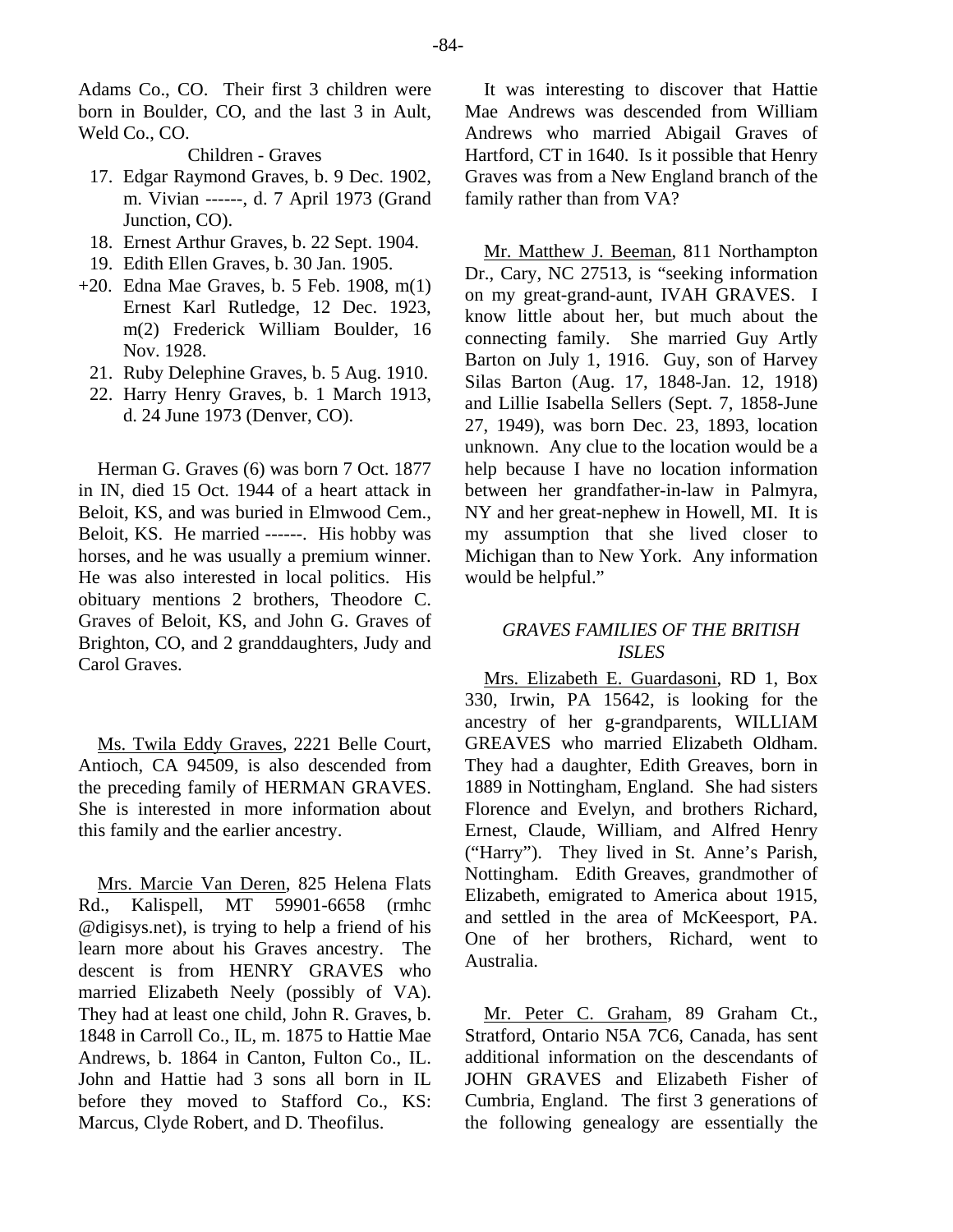same as submitted by Mrs. Marian E. Noble, 76 Toronto St., Barrie, Ontario L4N 1V2, Canada, and published on pp. 58-59, 1996 GFNL. Additional information would be appreciated.

## DESCENDANTS OF JOHN GRAVE AND ELIZABETH FISHER OF CUMBRIA, ENGLAND

## GENERATION 1

John Grave (1) married Elizabeth Fisher on 3 June 1735 in Crosthwaite, Cumbria, England. It is not yet proven that these are the parents of the children listed below. All the children were born in Crosthwaite.

#### Children - Grave

- 2. Sarah Grave, b. 1738.
- +3. Reuben Grave, b. 1740, m. Mary Cowper, 1765.
	- 4. Simeon Grave, b. 1745.

#### GENERATION 2

Reuben Grave (3) was born in 1740 in Crosthwaite, Cumbria. He married Mary Cowper in 1765 in Crosthwaite. Their first 3 children were born in Crosthwaite.

### Children - Grave

- 5. Simeon Grave, b. 1768.
- 6. Betty Grave, b. 1771.
- +7. Stephen Grave, b. 1773, m. Mary Thornthwaite, 1796.
	- 8. Sarah Grave, b. 1776, m. Henry Dover, 1794.

#### GENERATION 3

Stephen Grave (7) was born in 1773 in Crosthwaite, Cumbria. He married Mary Thornthwaite in 1796 in Uldale, Cumbria. Their first child was born in Uldale, and the others in Newlands by Keswick, Cumbria.

## Children - Grave

- 9. Reuben Grave, b. 1797.
- +10. Elizabeth Grave, b. 1799, m. Mathias Mumberson, 1820.
- +11. Stephen Grave, b. 1803, m. Jane Rooke, 18 June 1825, d. 16 Feb. 1892.
- 12. John Grave, b. 1805.
- 13. Mary Grave, b. 1808.
- 14. Sarah Grave, b. 1810.

## GENERATION 4

Elizabeth Grave (10) was born in 1799 in Newlands by Keswick, Cumbria. She married Matthias Mumberson in 1820 in Crosthwaite, Cumbria. He was born in 1797 in Lorton, Cumbria.

Children - Mumberson

 15. James Mumberson, emigrated to Canada in 1857. Great-grandfather of Mrs. Marian Noble.

Stephen Grave (11) was born in 1803, and died 16 Feb. 1892 in Murkholme, Cumberland, England. He married Jane Rooke on 18 June 1825 in Bassenthwaite. She was born in 1800, and died 11 Sept. 1867 in Murkholme, Cumberland.

## Children – Grave

- 16. Thomas Grave, b. 16 July 1826, d. 1 Feb. 1917.
- 17. William Grave, b. 18 Nov. 1827.
- 18. Mary Jane Grave, b. 21 May 1829, d. 30 June 1920 (Mountainview, Blindcrake, Cumberland).
- +19. Sarah Grave, b. 12 July 1830, m. John Richardson, d. 15 Feb. 1918.
- 20. Elizabeth Grave, b. 31 Oct. 1831, d. 27 May 1840.
- 21. Anne Grave, b. 30 Nov. 1833, d. 11 May 1834.
- 22. Martha Grave, b. 6 Oct. 1835, m. Irvin Bell, d. 13 Aug. 1919. He was b. in Buenos Aires, Argentina.
- +23. Stephen Grave, b. 3 March 1837, m. Sarah Wilson, d. 6 June 1923.
- +24. Henrietta Grave, b. 18 May 1839, m. William Bowe, d. 1 Sept. 1910.
- +25. Tamar Grave, b. 27 Nov. 1840, m. John Brough.
- 26. John Grave, b. 1 March 1844, m. Mary Hadcock, d. 26 Nov. 1921.
- +27. Grace Grave, b. 2 May 1845, m. William Cottier, d. 11 Feb. 1901.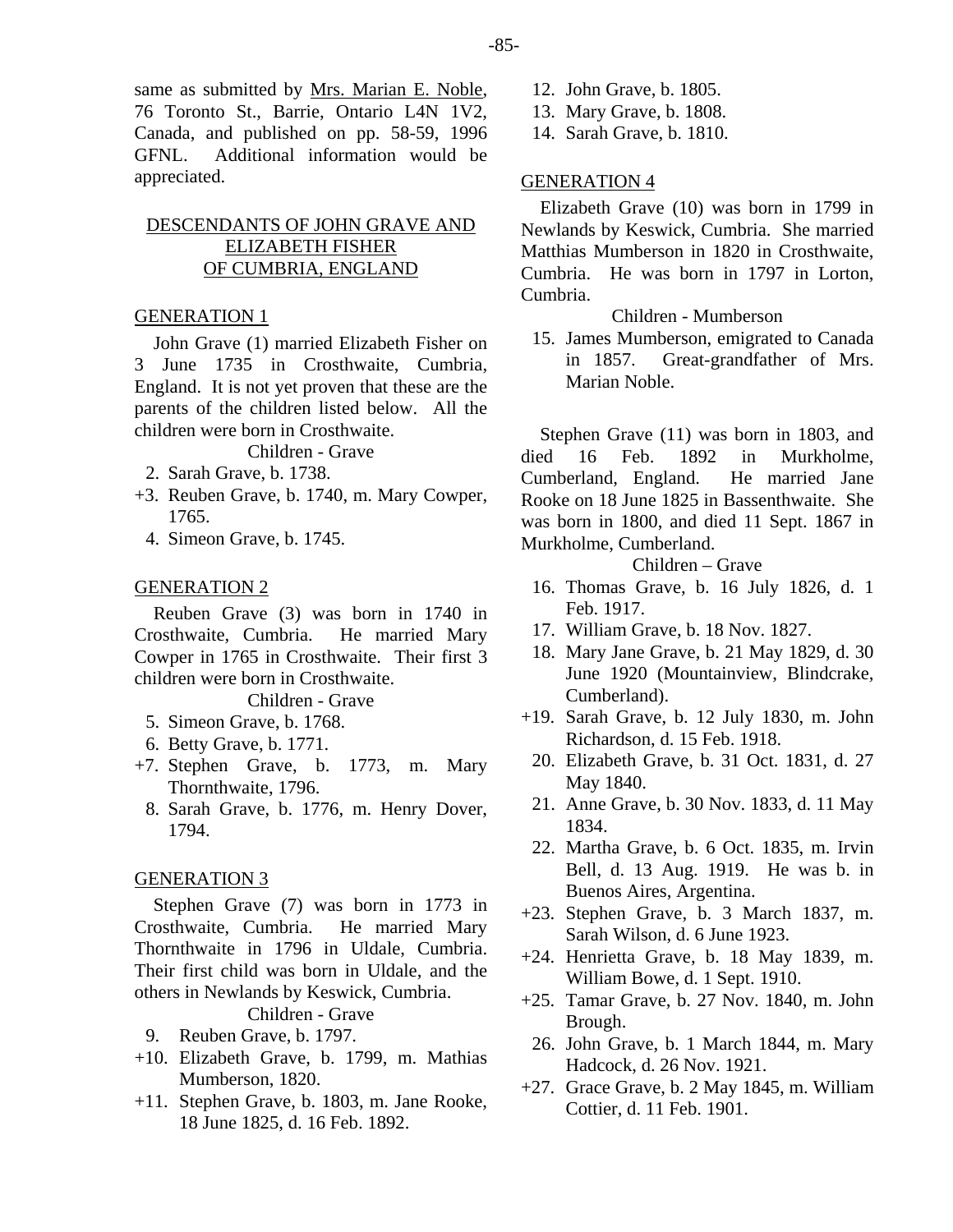+28. Elenor Grave, b. 1 May 1847, m. Peter Beaty, d. 1 Feb. 1890.

#### GENERATION 5

Sarah Grave (19) was born 12 July 1830 and died 15 Feb. 1918. She married John Richardson.

- Children Richardson
- 29. George Richardson
- 30. Stephen Graves Richardson, b. April 1856, d. 8 Aug. 1934 (Sarnia Twp., Ontario).

Stephen Grave (23) was born 3 March 1837 and died 6 June 1923. He married Sarah Wilson.

Children – Grave

- 31. Mary Grave, m. ------ Peile.
- 32. Martha Grave, m. ------ Studholme.
- 33. Jane Grave, m. ------ Cook.
- 34. Sarah Margaret Grave, m. ------ Algar.
- 35. Eleanor Grave, m. ------ Atkins.
- 36. Ann Grave, m. ------ Rothery.

Henrietta Grave (24) was born 18 May 1839, and died 1 Sept. 1910 in Bewaldeth. She married William Bowe.

Children – Bowe

- 37. John Bowe
- 38. William Bowe

Tamar Grave (25) was born 27 Nov. 1840. She married John Brough.

Children – Brough

- +39. Joseph Hodgson Brough, b. 10 Dec. 1870, m. Mary Jane Falcon, d. 16 Dec. 1942.
- +40. Stephen Brough, b. 23 July 1872, m. Rachel Anne Newman.
- 41. Jane Brough, b. 16 June 1874.
- +42. Martha Bell Brough, b. 6 May 1876, m. George Teasdale, 28 Dec. 1910, d. 28 Nov. 1960.
- +43. Fanny Brough, b. 25 Dec. 1879, m. Thomas Harris.
	- 44. John Noble Brough, b. 1880.
- +45. Ellie Brough, b. 1 July 1882, m. John James Graham, 21 Dec. 1918, d. 25 Dec. 1972.
- +46. Thomas Brough, b. 1 July 1882, m. Ann Prentice.
- 47. Tamar Brough, b. 1883, d. 21 Jan. 1912.

Grace Grave (27) was born 2 May 1845 and died 11 Feb. 1901. She married William Cottier.

Children – Cottier

- 48. Jane Cottier
- 49. Sid Cottier
- 50. Leonard Cottier

Elenor Grave (28) was born 1 May 1847 and died 1 Feb. 1890. She married Peter Beaty.

Children – Beaty

- 51. Ellie Beaty
- 52. Sidney Peter Beaty

Mr. Graham Jaunay, 7 East Terrace, South Plympton, South Australia 5038, Australia (A.proformat@adelaide.on.net), has a greataunt, Ada Florence Johnson, who married into the Graves family summarized below. He would welcome details of earlier generations.

This is the family of Mr. William Haylock, previously summarized on p. 59 ff, 1997 GFNL. The first 3 generations are shown.

## DESCENDANTS OF JOHN GRAVES AND LYDIA WOODS OF COTTENHAM, CAMBRIDGESHIRE, ENGLAND & ADELAIDE, AUSTRALIA

#### GENERATION 1

John Graves (1) was born in 1804 in Cottenham, Cambridgeshire, England, was baptized about 11 Oct. 1804 in All Saints, Cottenham, Cambridgeshire, and died 18 May 1877 in Adelaide, SA, Australia. He married Lydia Woods on 18 May 1831 in Milton, Cambridgeshire, England. She was born about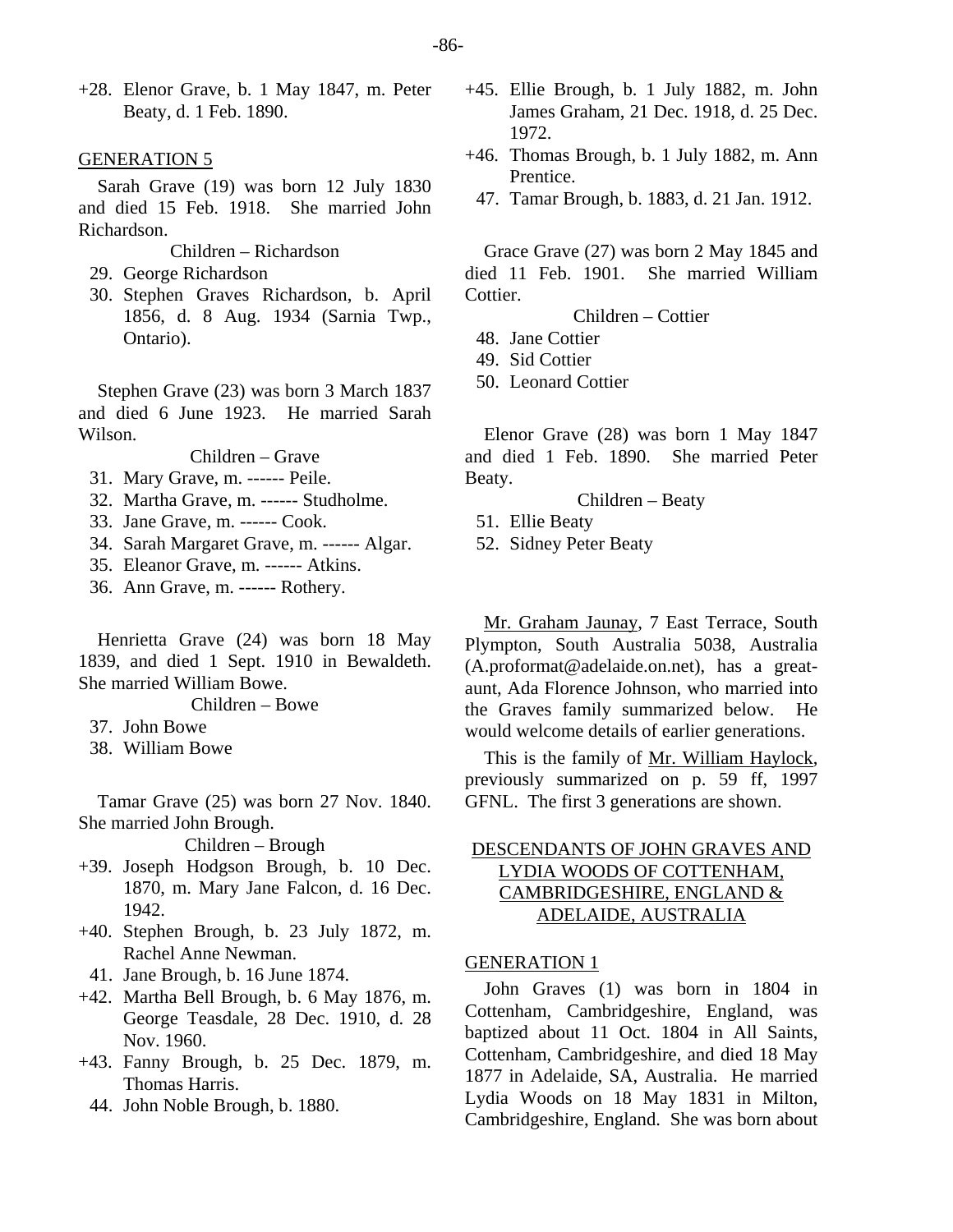March 1809 in Cambridgeshire, baptized about 1817 and died 5 June 1886 in Adelaide, Australia. They were both buried in Walkerville, South Australia.

Their daughter, Ann, and her husband, emigrated from Southampton, England in 1853. The following year, John and Lydia emigrated with 6 of their children on the "Pestonjee Bomanjee" or "Prestongee Bomangee". The shipping list showed it left Southampton and arrived in Port Adelaide, South Australia on 8 Oct. 1854.

James Graves, the first child of John and Lydia, was married prior to the family migrating. It appears he remained in England.

There may be a connection of this Graves family with other Graves families of Cottenham (gen. 269 and gen. 648), and also with the Graves family of Haddenham, Cambridgeshire (gen. 139), since that place is only about 5 miles north of Cottenham.

Children - Graves

- 2. James Graves, bapt. 1832, m. Mary Pierson, 21 May 1854 (Cottenham Parish Church, by banns).
- +3. Ann Graves, bapt. 1835, m. Martin Fullston, 14 Feb. 1853.
	- 4. John Graves, b.c. 1837, d. 8 Oct. 1854 (RAH, Adelaide, Australia) Bur. West Terrace.
	- 5. Elizabeth Graves, b.c. 1840, m. Henry Packer, 20 July 1859 (North Adelaide, SA).
- 6. Harriet Graves, b. 1844, m. Thomas Western, June 1865.
- +7. Caroline Graves, b.c. 1847, m. John Bounsall Stapleton Crabb, 14 Nov. 1867, d. 29 Dec. 1921.
- +8. Ezra Graves, b. 6 Oct. 1849, m. Sarah Jane Merritt, 22 Jan. 1871, d. 30 Aug. 1908.
- +9. William Graves, b.c. 1853, m(1) Annie Elizabeth Rebecca Martin, 7 Oct. 1874, m(2) Clara Ann ------, d. 14 July 1910.
	- 10. Bertie (probably Albert) Graves; he was not found in the South Australia birth index, and did not emigrate with the others. Perhaps he was born between

other children and died before the family left England.

## GENERATION 2

Ann Graves (3) was baptized in 1835. She married Martin Fullston, son of John Fullston and Jemmima Watts, on 14 Feb. 1853 at the Parish Church, Cottenham, Cambridgeshire, by banns. He was baptized in 1832 and died 18 Aug. 1903. The Fullston name is sometimes spelled Fulston and Fullstone.

Ann and Martin emigrated from Southampton, England to Adelaide, South Australia on the "Calabar", arriving 1 Aug. 1853. Ann was 18 and Martin 21, both from Cambridgeshire, according to the shipping list.

Children - Fullston

- 11. Lydia Fullston, bapt. 29 Nov. 1853.
- 12. Emma Fullston, bapt. 8 Nov. 1855, m. ------ Hill.
- 13. John Martin Fullston, bapt. 24 June 1857, m. Christina Selina Battersby, d. 1921. She was bapt. 1856, d. 1942.
- 14. James Fullston, bapt. 6 June 1860, never married, d. 2 Feb. 1862.
- +15. James Fullston, bapt. 19 Nov. 1862, m. Norah Riordan Reading, 4 Dec. 1880, d. 19 March 1947.
- 16. Ezra Fullston, b. 13 April 1865, m. Emily ------, d. 20 Feb. 1892.
- 17. Minnie Ann Fullston, bapt. 1872, m. ------ Phelps, d. 1927.
- 18. Ernest Graves Fullston, bapt. 16 Sept. 1873.
- 19. Albert Fullston, bapt. 2 Dec. 1874.
- 20. Martha Jane Fullston, bapt. 10 May 1877, m. ------ Phelps.
- 21. Samuel Graves, bapt. 13 June 1878.

Caroline Graves (7) was born about 1847 in Cambridgeshire, England, and died 29 Dec. 1921 in Adelaide, SA, Australia. She arrived in South Australia on the *Pestonjee Bomanjee* in 1854. She married John Bounsall Stapleton Crabb, son of Richard Stapleton Crabb and Elizabeth Foot, on 14 Nov. 1867 in Prospect, South Australia. She was born in Feb 1844 in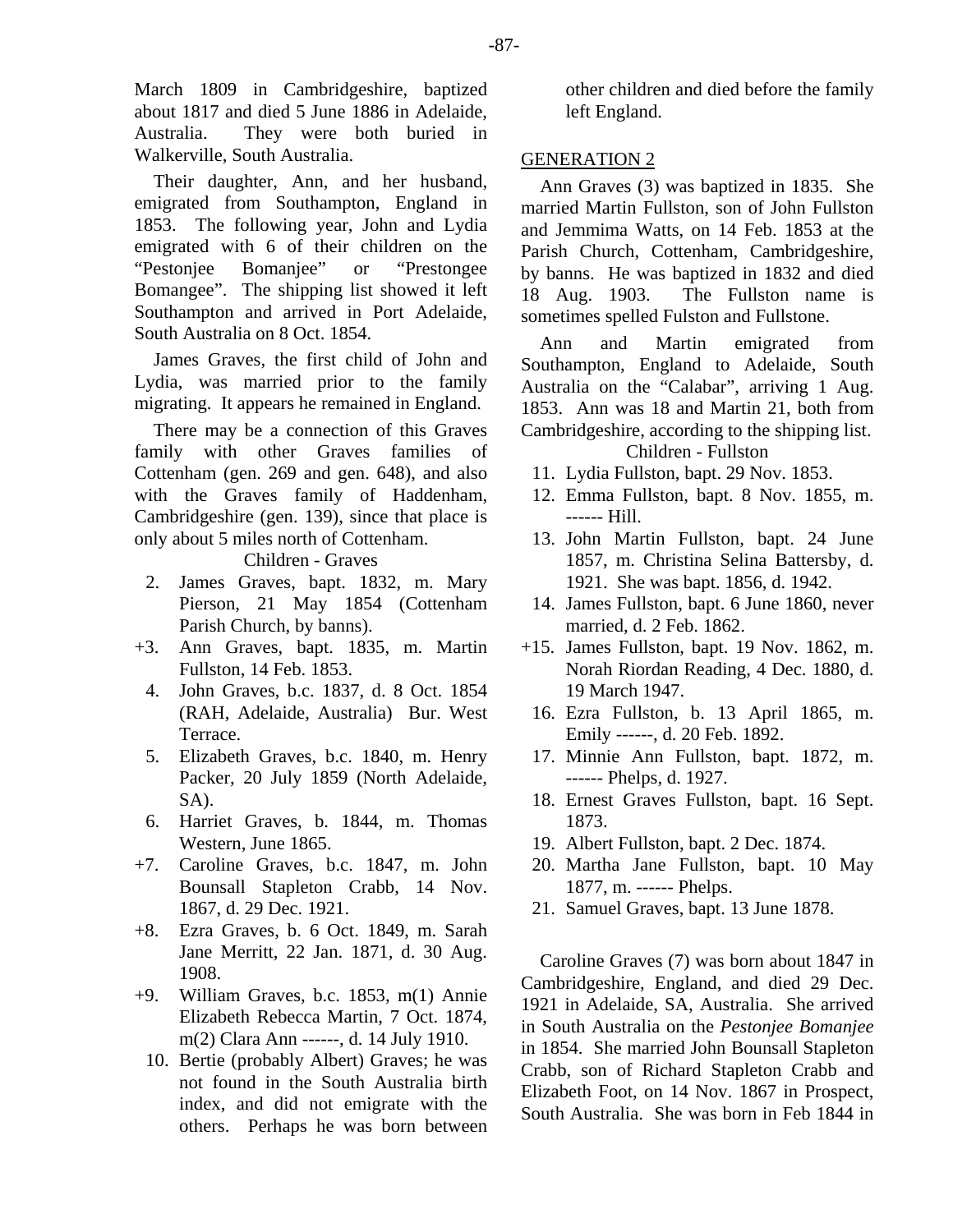Liskeard, Cornwall, England, and died 26 May 1919 in Adelaide, SA. They were both buried in West Terrace. His occupation was miller and hotelier. He arrived in South Australia in 1850.

Children - Crabb

- 22. Blanche Elizabeth Crabb, b. 28 April 1868 (Murray Flats, SA).
- 23. Lydia Crabb, b. 27 July 1869 (Watervale, SA), m. Edward James Gibson, 27 June 1892 (Adelaide, SA). He was b. 20 Sept. 1867 in Bowden, SA, son of William Gibson and Emily Ellis.
- 24. Emily Crabb, b. 15 Nov. 1870 (Watervale, SA).
- 25. May Crabb
- 26. Nancy Crabb
- 27. Arthur Charles Crabb, b. 26 April 1874 (North Adelaide, SA).
- 28. Walter Graves Crabb, b. 29 April 1879 (Portland Estates, SA), d. 1944.
- 29. Percy John Crabb, b. 8 Sept. 1872 (Hoyleton, SA).
- 30. Oscar Taunton Crabb, b. 1 July 1880 (Bowden, SA), d. 1966.
- 31. Herbert George Crabb, b. 6 Dec. 1883 (Henley Beach, SA), d. 1916.

Ezra Graves (8) was born 6 Oct. 1849 in Cambridgeshire, and died 30 Aug. 1908 in Rosewater, SA. His occupation was butcher. He arrived in South Australia on the *Pestonjee Bomanjee* in 1854. He married Sarah Jane Merritt, daughter of Joseph Albert Merritt and Jane Franklin, on 22 Jan. 1871 in SA. She was born 4 Aug. 1849 in North Adelaide, SA, and died 9 July 1915 in Rosewater, SA. They were both buried in Cheltenham. All their children were born in South Australia.

Children - Graves

- 32. Alice Maud Graves, b. 29 April 1873, d. 28 Sept. 1938 (Adelaide, SA). Bur. in Cheltenham.
- 33. Ezra Graves, b. 28 July 1875, d. 19 Sept. 1875 (SA).
- 34. Frank Graves, b. 1876, d. after 1915.
- +35. Alfred Ernest Graves, b. 29 March 1880, m. Ada Florence Johnson, 22 April 1903, d. 9 June 1928.
- 36. Olive Ethelwin Graves, b. 29 July 1886, m. Gerald Marshall Gerard, 3 April 1912 (Alberton, SA), d. 25 Aug. 1974 (Adelaide, SA). Bur. in Cheltenham. He was b. 2 Jan. 1881 in Kensington, SA, d. 9 Sept. 1964 in Cheltenham, SA, bur. in Cheltenham, son of Henry Marshall Gerard and Eliza Fleetwood Lewis.

William Graves (9) was born about 1853 in Cambridgeshire, and died 14 July 1910 in Adelaide, SA. His occupation was storekeeper. He arrived in South Australia on the *Pestonjee Bomanjee* in 1854. He first married Annie Elizabeth Rebecca Martin, on 7 Oct. 1874 in SA. She was born about 1854, and died 28 May 1878 in Adelaide, SA. He second married Clara Ann ------. She was born about 1856, and died 14 July 1932 in Adelaide, SA. They were both buried in Walkerville.

Children – Graves, by Annie E. R. Martin

 37. Eva Amy Graves, b.c. 1876, m. ------ Peters, d. 1934.

## GENERATION 3

James Fullston (15) was baptized 19 Nov. 1862 and died 19 March 1947. He married Norah Riorden ("Rebecca") Reading on 4 Dec. 1880. She was baptized 18 Feb. 1857 and died 23 Jan. 1936.

## Children - Fullston

- 38. Lydia Ann Fullston, bapt. 21 May 1881, m. Stewart Cameron.
- 39. James Ernest Fullston, bapt. 17 Sept. 1882, m. Elsie Lower. She d. 15 June 1972.
- 40. Mabel Maud Fullston, bapt. 27 June 1884, m. John Harold Fewster.
- 41. Elsie May Fullston, bapt. 6 Aug. 1885, m. Alexander Badenoch.
- 42. Florence Adelaide Fullston, bapt. 15 March 1888, m. Julius Eugene Wilheim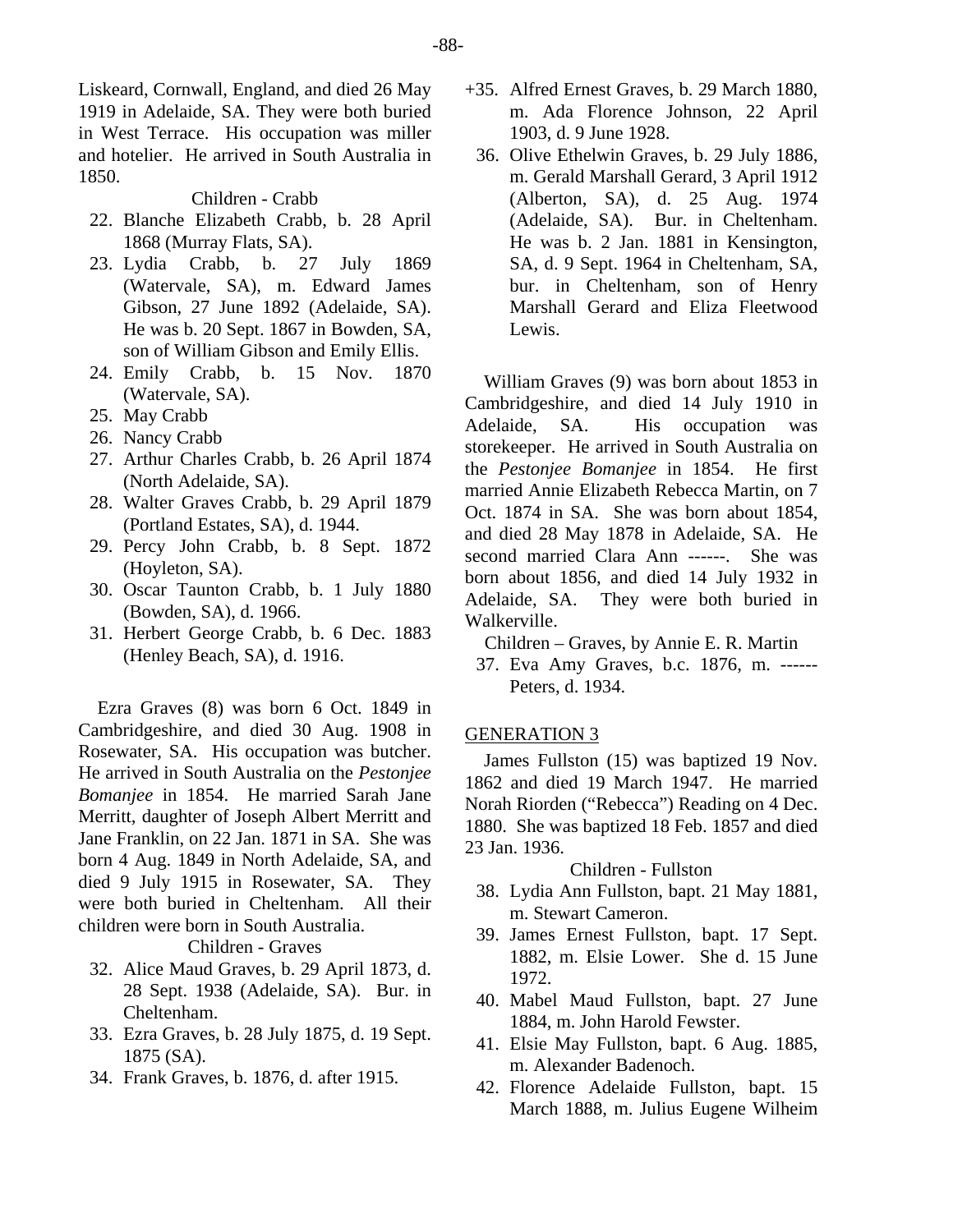Schultz, 10 Jan. 1910. He was bapt. 25 Oct. 1888.

- 43. Arthur Alfred Fullston, bapt. 26 April 1891, d. 16 July 1891.
- 44. Alice Emma Fullston, bapt. 10 Sept. 1894, m. William Ralph Sandercock.
- +45. Gladys Ruth Fullston, bapt. 4 Aug. 1896, m. William George Haylock, 6 May 1926, d. 28 Nov. 1989.

Alfred Ernest ("Ern") Graves (35) was born 29 March 1880 in Rosewater, SA, and died 9 June 1928 in Woodville, SA. He married Ada Florence Johnson, daughter of George Johnson and Louisa Florentina Westbury, on 22 Apr 1903 in St Paul, Pt. Adelaide, SA. She was born 13 Jan. 1878 in Woodville, SA, and died 10 March 1959 in Adelaide, SA. They were both buried in Cheltenham. Both their children were born in Rosewater, SA, died in Adelaide, SA, and were buried in Cheltenham, SA.

### Children - Graves

- 46. Norman Ernest ("Norm") Graves, b. 17 Jan. 1904, never married, d. 9 Nov. 1935.
- 47. Horace Alfred ("Horrie") Graves, never married, d. 19 July 1973.

Ms. Lynette Martin, 36 Fishermans Drive, Emerald Beach, NSW 2456, Australia, is looking for the ancestry of her g-grandmother, ANNE GRAVES. Anne was born 25 Dec. 1838 at Cottenham, Cambridgeshire, England, to RICHARD GRAVES and his wife Mary (nee Moore). By the time Anne was 14 years old, her father Richard had died and her mother Mary had married a Benjamin Hart. They emigrated to Australia aboard the "Meteor", arriving 3 July 1853.

#### *NORTHERN GRAVES FAMILIES*

Mrs. Germaine L. Jones, P.O. Box 35, San Pierre, IN 46374-0035, sent more information about her husband's Graves ancestry. His descent is: (1) Josiah Graves m. Rachel Moore, (2) Lydia Emmaline Graves m. Silas R. Jones, (3) Milton Asbury Jones m. Laura M. White, (4) Russell P. Jones m. Jessie Monys Boone, (5) Charles R. Jones m. Germaine L. Will.

Josiah Graves (1) was born in Sept. 1808 in PA, died in March 1865 in Jasper Co., IN, and was buried in San Pierre, Starke Co., IN. He married Rachel Moore (or More) on 22 Jan. 1829. She was born in OH, and was buried in OK (or San Pierre, IN). Their first 2 children were born in OH, and the others in IN. Only 7 of their 11 children lived to become adults, and all of these were named in the estate papers of Josiah in Jasper Co., IN.

## Children - Graves

- 2. William Graves, m. ------ Turner.
- 3. Sarah Graves, m. ------ Janes.
- 4. Robert Graves
- 5. Mary Graves, m. ------ Janes.
- 6. Josiah Graves, died in infancy.
- 7. Henry Graves, m. ------ Bardwell.
- 8. Enoch Graves, died in infancy.
- 9. Elijah Graves, died in infancy.
- 10. John Graves
- 11. Peter Graves, m. ------ McCune.
- +12. Lydia Emmaline Graves, m. Silas R. Jones.

(ED. NOTE: The most likely ancestry for this family seems to be from THOMAS GRAVES of Hartford, CT, but no connection has been found. Help is needed.)

Ms. Linda Newton, 13620 South 7139 West, Herriman, UT 84065 (newto31@ inconnect.com), is looking for information about BENONA GRAVES, born 1834 in VT, died Jan. 1902 in Helena, OK. He married Almira Day 30 March 1865 in Washington, IA.

"We think he is of Scottish descent, and we think Almira is Santee Sioux. They had 8 children, prior marriage to Begot. He was a Civil War veteran in Iowa."

(ED. NOTE: The names Benona and Benoni (the spelling alternated, but it was usually spelled Benoni) were fairly common in the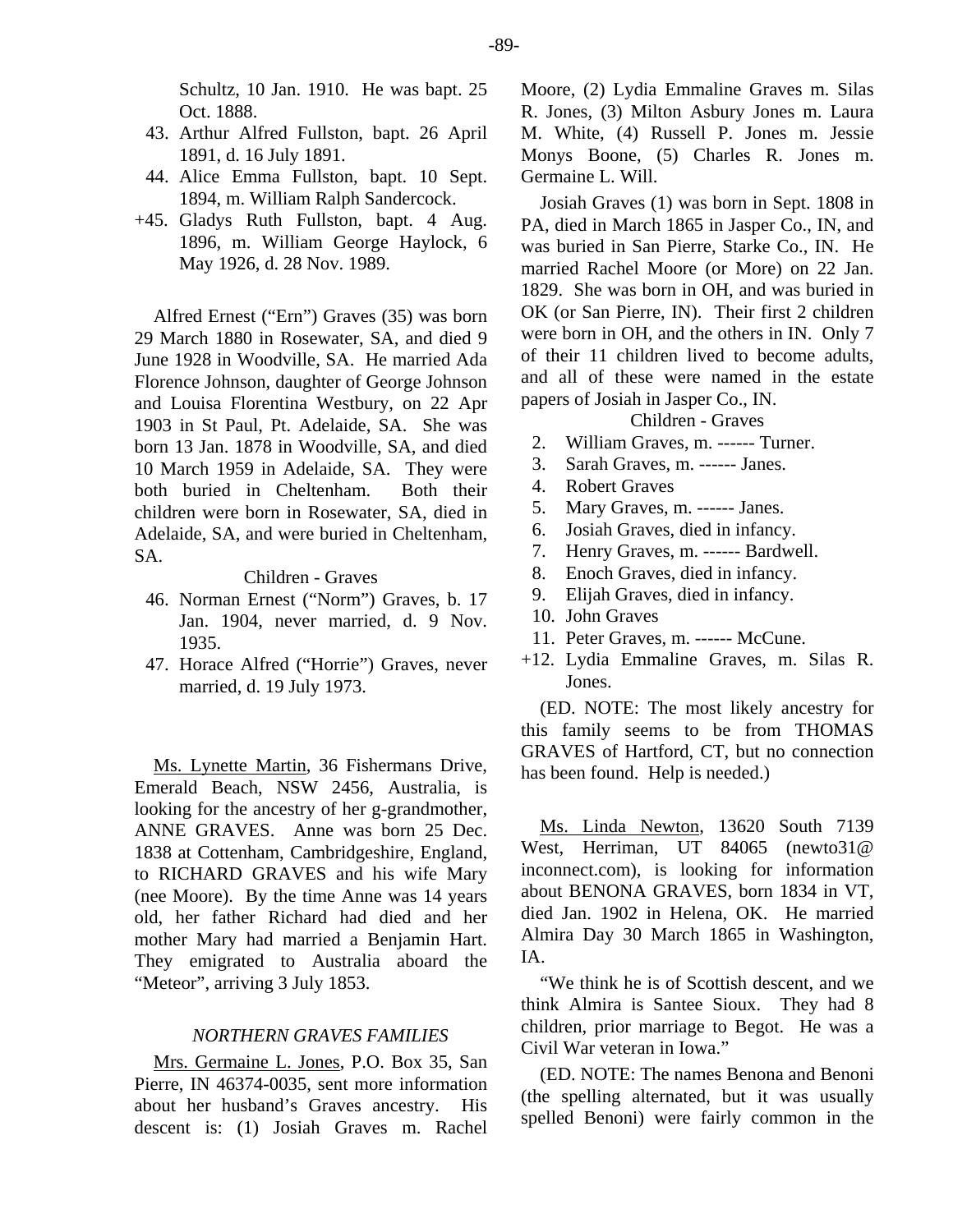family descended from Thomas Graves of Hartford, CT. There was a Benoni Graves who was listed as #1107 in that book. He moved to VT and it is possible that Benona was related to him.

It seems unlikely that Benona was of Scottish descent through his Graves ancestry, although he might have been through a maternal line.)

## *THOMAS GRAVES OF HARTFORD, CT*

Mrs. Loraine Holmes Griffin, 9094 Hwy. 166, Winston, GA 30187-1214, is a g-ggranddaughter of Spencer Elijah Graves and Matilda England. (He is #1912 in the Thomas Graves book.) The descent from Thomas Graves is: Thomas<sup>1</sup>, Isaac<sup>2</sup>, John<sup>3</sup>, Aaron<sup>4</sup>, Aaron<sup>5</sup>, Elijah<sup>6</sup>, Ransom<sup>7</sup>, Spencer Elijah<sup>8</sup>. Spencer and Matilda lived in Wausau and Schofield, WI.

The children of Spencer and Matilda were:

- Nellie F., b. 9 Dec. 1859, d. 17 May 1860.
- Mary Eugenia, b. 1 March 1862 at Stevens Point, WI, never married, d. 1916.
- Frances Alice, b. 12 March 1867, m. Robert Lawrence Flaherty, 11 April 1887. Had only 1 child, Jessie Kathryn Flaherty. Frances d. 1951 in Long Beach, CA, and Robert d. 1934 in San Diego, CA.
- John Willis, b. 20 June 1870, m. Talitha R. ------, 2 Sept. 1896. John d. 1929, and Talitha d. 1957.
- Jessie E., b. 27 April 1874, never married, d. 1948 (San Diego, CA).

Children of John and Talitha were:

- Spencer Fred, b. 4 Nov. 1899, was a bookkeeper according to info on WW I draft record in 1917. Lived in Marathon Co., WI at that time.
- Margaret, b. 1 Sept. 1902.

She is looking for descendants of either Margaret or Spencer F. Graves. She will share information she has on her part of the family (Frances Alice Graves Flaherty).

## *JOHN GRAVES (JOHANN SEBASTIAN GRAFF)*

Ms. Geraldine Thomas, 2358 Lower Birmingham Rd., Canton, GA 30115 (GThomas865@aol.com), is researching the Graves and Holloway families. She is descended from DAVID GRAVES who married Mary ("Polly") Holloway. David was a son of Boston Graves and Sarah Efland, and a grandson of immigrant John Graves (Johann Sebastian Graff). David was born in 1790 in Montgomery Co., VA, and died in 1846. He was supposedly killed in an accident in KY when he was on a trip with his son. She has not been able to find a will for him. She is descended from their daughter Elizabeth Graves, who married Ashby Miller.

Does anyone know of a will for David? Does anyone know the parents and earlier ancestry of Mary Holloway?

## *SOUTHERN GRAVES FAMILIES*

Ms. Amanda Grier Graves, 507 Westover Hills Dr., Cary, NC 27513 (aggraves@ worldnet.att.net), wants to learn more about her Graves ancestry. She is descended from GEORGE CALVIN GRAVES, who had son George Calvin Graves, Jr., who had son George Calvin Graves III who married Jean Hoyle (Amanda's grandparents).

George and Jean had children George Calvin Graves IV, Walter Graves, and Lee Graves.

Mr. John L. Chapman, P.O. Box 64192, Los Angeles, CA 90064 (jchapman@lausd.k12.ca. us), would appreciate help. His earliest known Graves ancestor is LUTHER CALVIN GRAVES. He was born in KY, is listed on the 1850 census in Memphis, TN. In about 1853 he married Ann Stevens, a Catholic girl, in Jackson, MS. They ran away to Texas. In 1860 he is in TX working as a surveyor. The rumor is that his daddy died in a ditch because he was drunk.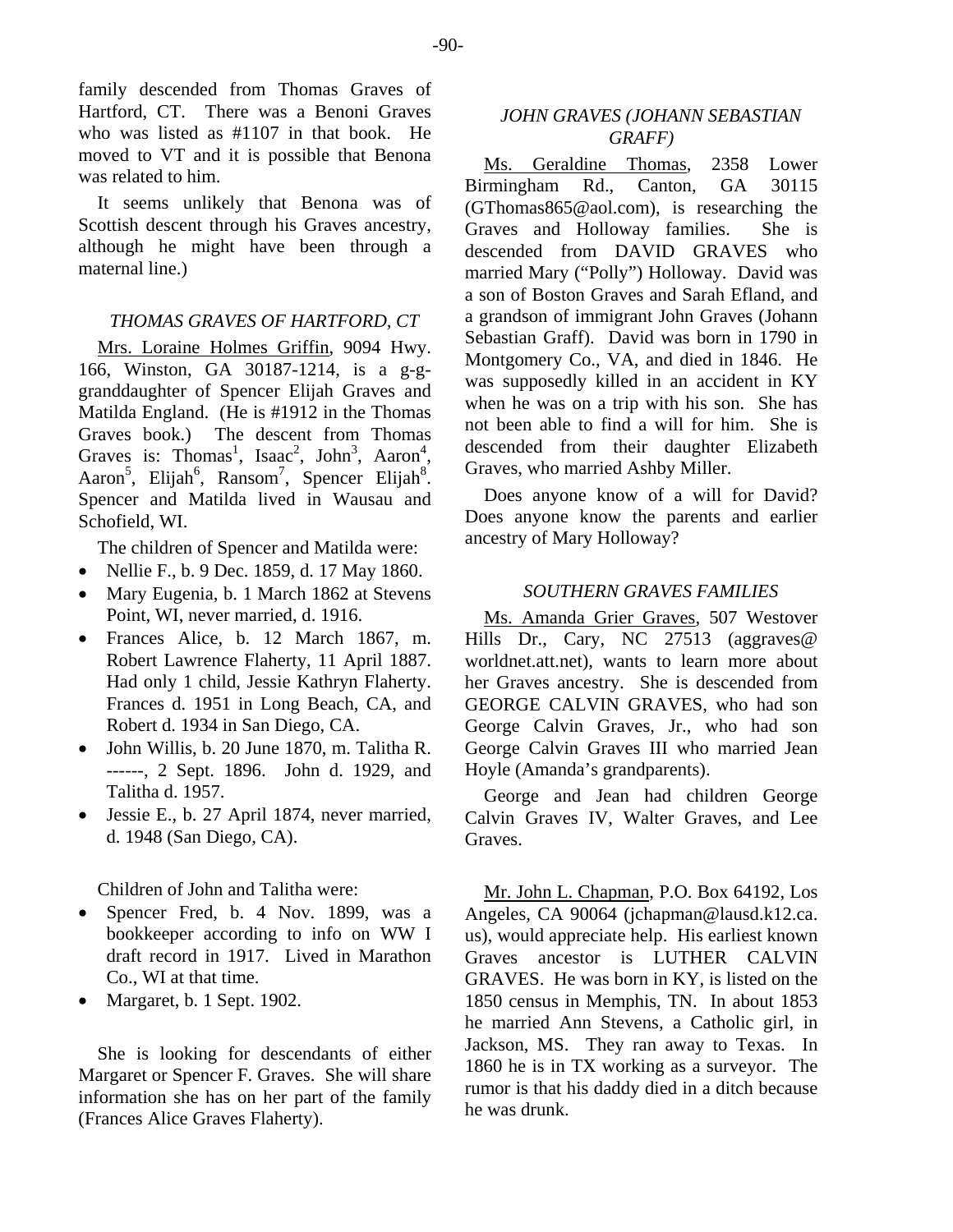Mr. Joe Robertson, 827 Wirt St., Apt. 4, Paragould, AR 72450 (jlrobert@cswnet.com), has found the parents of his John C. Graves (see his previous query on p. 7, 1997 GFNL). The genealogy below summarizes the first 2 generations of this family descended from GEORGE GRAVES. Can anyone find a connection to other parts of the family? Mr. Robert L. Oakes, 10003 West 97<sup>th</sup> Terr., Overland Park, KS 66212, is also descended from George Graves through his son Balam.

### GENERATION 1

George Graves (1) was born about 1775 in VA. He married Charlotte Raines. She was born about 1785 in NC, and died before 1860. They moved to Decatur Co., TN (then known as Perry Co.) as early as 1830. The 1837 Perry Co., TN tax list, district 4, shows the following: George Graves, 115 acres, B. H. Graves, 27 acres, Balam Graves, 70 acres, Wylie Graves, no acres.

There was a listing in the 1870 census for Decatur Co., TN for Elizabeth Graves, 55, Martha A., 30, George W., 26, and Margaret B., 17. Elizabeth may have been the widow of one of the sons of George Graves.

#### Children - Graves

- +2. Balem (or Balam) Graves, b.c. 1804, m. Elizabeth Gilbert, 26 Sept. 1829.
	- 3. Benjamin Graves, b.c. 1807.
	- 4. Wiley Graves, b.c. 1808.
	- 5. Lucy Graves, b.c. 1812.
- 6. Martha Graves
- +7. John C. Graves, b.c. 1821, m. Mary A. ------.
	- 8. Mary A. Graves, b.c. 1822.
	- 9. Amanda Graves, b.c. 1828.
- +10. Archibald Graves, b.c. 1831, m. Saphronie ------.

#### GENERATION 2

Balam (or Balem) Graves (2) was born about 1804, probably in VA. He married Elizabeth Gilbert on 26 Sept. 1829 in Wilson

Co., TN. He was listed in the 1837 tax list for Perry Co., TN, owning 70 acres of land.

Children - Graves

 11. Lucy Ann Graves, b. 1845, m. Jasper Newton Kelly, 15 June 1865 (prob. Perry Co., TN). He was b. 4 June 1835, served in the CSA Army during the Civil War in Co. F, 2<sup>nd</sup> Tenn. Mounted Troops, and was buried in Perry Co.

John C. Graves (7) was born about 1820 or 1821 in NC. He first married Mary A. ------. She was born about 1820 in KY, and apparently died before 1860 (probably about 1854), since she wasn't shown in the 1860 census. John appears to have secondly married Terissa ------, perhaps about 1855, since she was listed with John in the 1860 census. She was born about 1833 in TN. John was listed in the 1850, 1860 and 1870 censuses for Decatur Co., TN. All his children were born in TN.

The 1850 census listed Samuel Phillips, 56, born in NC, laborer, and Nancy Phillips, 13, born in TN, in the household of John Graves. The 1860 census listed M. Renfrow (female), 14, TN, J. Renfrow (male), 9, TN, and A. Renfrow (female), 7, TN, in his household. The 1870 census listed James Renfro, 19, TN, farm laborer, in his household.

Children - Graves, by Mary A. ------

- 12. Harriet E. Graves, b.c. 1846.
- +13. Saphronia C. Graves, b.c. 1848, m. ------ Thompson.
	- 14. Rufus L. Graves, b.c. 1851. Children - Graves, by Terissa ------
	- 15. Frances M. Graves (probably a dau. by Terissa), b.c. 1856.
	- 16. Martha T. Graves, b.c. 1860.
	- 17. George W. Graves, b.c. 1863.
	- 18. Nancy Graves, b.c. 1866.

Archibald Graves (10) was born about 1830 or 1831. He married Saphronie ------. They were listed in the 1870 census for Decatur Co., TN.

Children - Graves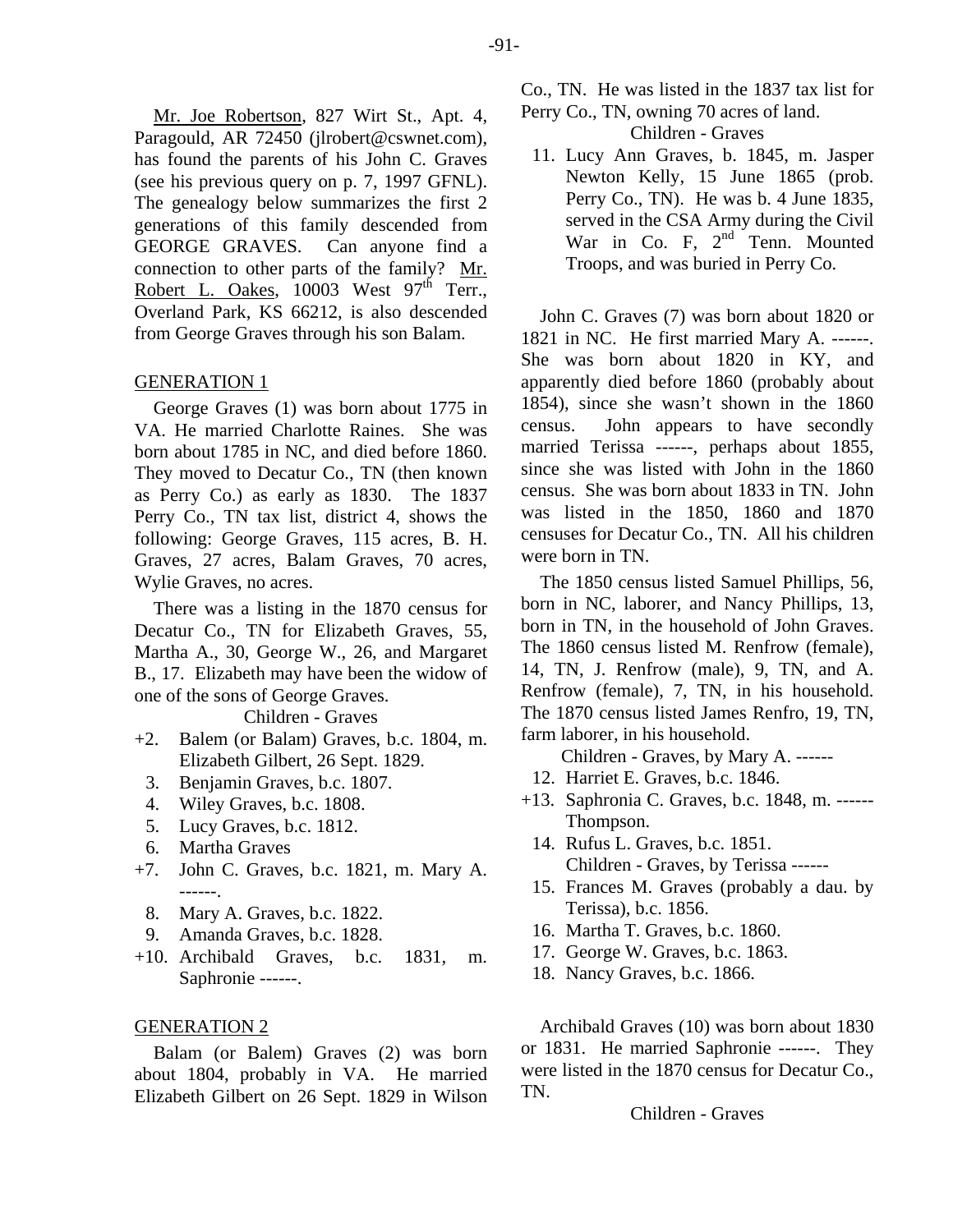- 19. James M. Graves, b.c. 1853.
- 20. George W. Graves, b.c. 1853.
- 21. Mary A. Graves, b.c. 1859.
- 22. Archibald J. Graves, b.c. 1860.
- 23. John L. Graves, b.c. 1865.
- 24. Jessie M. Graves, b.c. 1869.

Mr. Nim K. Graves, 9301 Heatherwood Dr., Austin, TX 78748 (nim2@juno.com), has discovered that his Joseph W. Graves was a son of JOSEPH W. GRAVES, as summarized in the following genealogy. He would appreciate help on the earlier ancestry.

## DESCENDANTS OF JOSEPH W. GRAVES OF SC & AL

#### GENERATION 1

Joseph W. Graves (1) was probably born about 1820-1830, probably in SC. He first married ------. He secondly married Nancy Ann (Dubose) Benefield in Oct. 1866 in Barbour Co., AL. She had first married John Benefield in 1861 in Barbour Co., AL.

Children - Graves, by  $1<sup>st</sup>$  wife

+2. Joseph W. Graves, b. 8 March 1851, m. Elizabeth Passmore, 2 March 1871 (or before?), d. 7 Jan. 1918.

Children - Graves, by Nancy Benefield

+3. Ben F. Graves, b.c. 1871, m. ------.

#### GENERATION 2

Joseph W. Graves (2) was born 8 March 1851 in SC, died 7 Jan. 1918 in the Antioch community, San Augustine Co., TX, and was buried in the Antioch Church cemetery, San Augustine Co. Nim Graves wrote: "Family lore has it that Joseph W. Graves left home when he was 14 years old. I remember my grandfather telling me that Joseph did not like his stepmother. Also, just before he left home his father had beaten him with the reins from a mule team after the team ran off and spilled the salt they were hauling from a salt flat. My grandfather (and father also) told me that my Graves family had roots in PA, but Joseph Graves, or someone in the household, told the

census taker in 1900 and 1910 that his parents were born in SC too."

The census shows Joseph living alone in 1870.

"His life was intertwined with the people he knew in AL, particularly the Stephen Passmore family. My father told me that he had worked for the Passmores while in AL. By March 2, 1871, he was in San Augustine Co., TX, and married to Elizabeth Passmore, Stephen's daughter. The Passmore family had moved to Texas some few years earlier. Other people from AL that he may have known were James M. Potts (also my great-grandfather), the O'Bannion family, the Epps family, and the Hagler family. These families all moved to Texas during the same time frame."

Joseph was a farmer all his life, and was also an accomplished blacksmith and an avid fisherman, fox and coon hunter (according to the father of Nim K. Graves).

All their children were born in the Antioch community, San Augustine Co., TX, and all were buried in the Antioch Church cem., San Augustine Co., TX. Nim was named for a deacon in a local church by the name of Nimrod Ware (but both Nim Graves and his son of the same name only used Nim, not Nimrod). Mary and Eppie were named for two of the sisters of Elizabeth Passmore.

Children - Graves

- 4. Mary Elizabeth Graves, b. 10 Dec. 1874, never married (?), d. 14 May 1964 (San Augustine, TX).
- 5. Frances ("Frankie") Graves, b. 29 Dec. 1876, m. ------ Epps, d. 27 Aug. 1962 (San Augustine, TX).
- +6. Nim W. Graves, b. 22 Dec. 1880, m. Carrie Potts, c. 1900, d. 6 June 1951.
	- 7. Eppie Graves, b. 8 Aug. 1884, m. ------ Brown, d. 11 April 1959 (San Augustine, TX).

Ben F. (probably Benjamin Franklin) Graves (3) was born about 1871 in AL, according to the 1910 census (which also show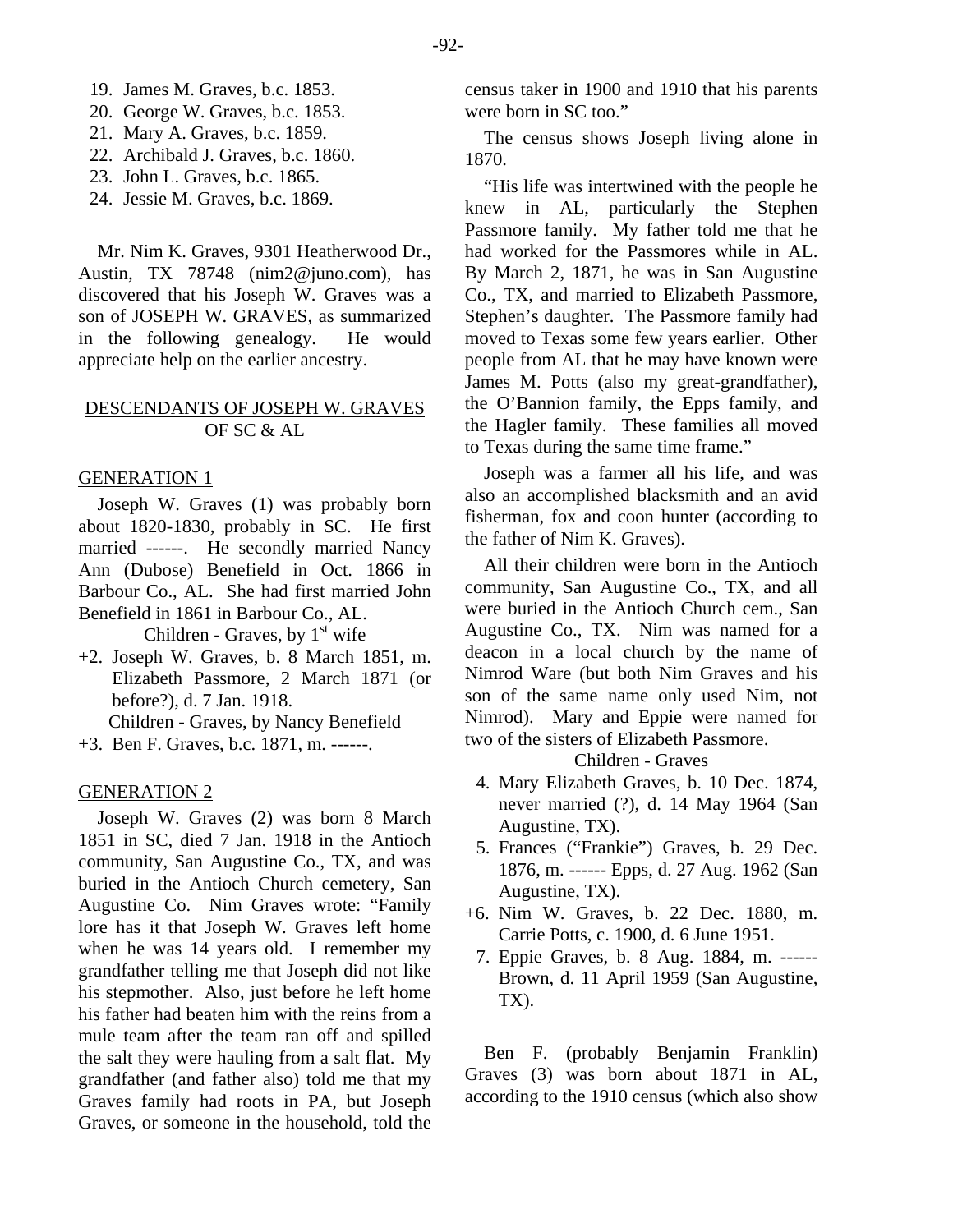his father born in SC). He moved to Shelby Co., TX in the late 1800's. He married ------. Children - Graves

- 8. Robert ("Bobby") J. Graves
- 9. Frank Graves
- 10. Ethel Graves
- 11. Eppie Graves
- 12. Many Graves

## GENERATION 3

Nim W. Graves (6) was born 22 Dec. 1880 in the Antioch community, San Augustine Co., TX, died 6 June 1951 in the Patroon community, Shelby Co., TX, and was buried in the Antioch Church cem., San Augustine Co., TX. He married Carrie Potts about 1900 in San Augustine Co. or Shelby Co., TX. Their first 2 children were born in the Antioch community, and the last in the Patroon community.

## Children - Graves

- +13. Fred Laurie Graves, b. 7 Feb. 1907, m. Evie R. Kirk, 31 Oct. 1935, d. 1 Nov. 1988.
	- 14. Lucille Graves, b. 1909, m. ------ Duplantis, d. 1990 (Port Arthur, Jefferson Co., TX). Bur. Groves, Jefferson Co., TX.
	- 15. Joseph ("Joe") Porcher Graves, b. 1914, d. 1977 (WA). Bur. Antioch Church Cem., San Augustine Co., TX.

Mr. William E. Rowan, 7106 Winter Ridge, Converse, TX 78109 (billandjo@classic. msn.com), wrote "I am trying to research my mother's family history. My mother's mother, Clara or Clarainda Graves, was born Jan 19,1877 in Harrison, AR. According to the 1910 OK census her parents were born in AR but I don't know what town or county. I don't know her father's given name but I think her mother's given name was Deborah. I researched the 1880 AR census records for Harrison in Boone, Columbia, Union and Hot Spring counties in AR, but there were no Graves listed. Clara, my grandmother, moved from AR to Cloud Chief, OK around 1900 (she and her husband were on the 1910 OK census but not on the 1900 census). Clara married Robert F. Kuykendall Jan, 1901 and had three children: John Raymond, 1904; Robert F. Jr., 1911; and Laura Juanita, 1914). Robert, Sr., died in 1943 and, shortly after his death, Clara moved into the nearby town of Cordell, OK. It was thought that she died there in 1957, but it was discovered that she actually died in Morton, TX.

I found two Graveses in the 1870 AR census for Harrison township in Boone Co., AR. They were:

- Nancy Graves, 16 year old, white female listed as "at home" in the household of C.C. Johnson, a farmer.
- H.A. Graves, 41 year old, white female listed as "at home" in the household of W.R. Wilson, a farmer. (This listing was in the township of Jackson, Boone Co., but the post office was listed as Harrison.)"

### *CAPT. THOMAS GRAVES OF VA*

Ms. Eleanor Colson, 22806 Merrymount Dr., Katy, TX 77450 (EleanorCol@aol.com), believes that she is descended from Capt. THOMAS GRAVES of VA, via Thomas<sup>5</sup> m. Ann Davenport, Thomas<sup>6</sup> m. Isabella Susan Bartlett,  $Rosannah^7$  Graves, born 1765. Rosannah or Roseanna supposedly married James Randolph. It was said that James Randolph was "a near kinsman of Hon. John Randolph."

Since Ms. Colson is descended from James and Roseanna Randle (not Randolph), making the connection has been difficult. Additional help and comments will be appreciated.

"Our branch seems to be one that has not been researched much before. We know that they have to connect with the Brunswick Co. Randles who have been researched pretty thoroughly except for this branch. We know that James and Roseanna sold their land in Brunswick Co., VA in 1796 and joined Powellton Baptist Church in Hancock Co., GA in 1798.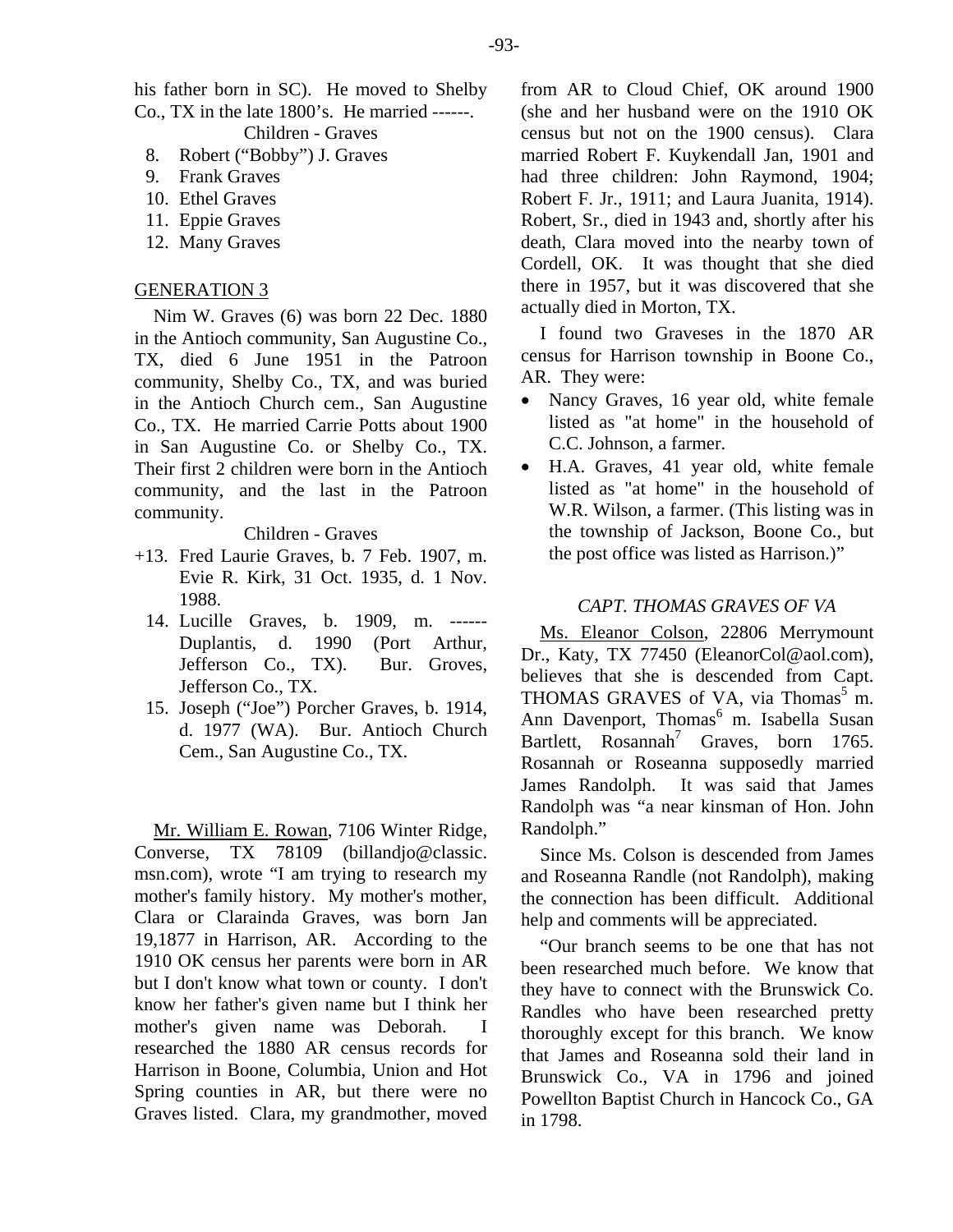We originally thought that Roseanna was a Walton because the Randles lived in proximity to the Waltons for many years and the Waltons sold land to James at one point. After a search, no Roseanna turned up. Then I noticed that one of their children was named James Graves Randle. There is also a Thomas Graves Randle who lived in Greensville Co., VA (formed from Brunswick) who died fairly young without children. We think he might have also been their child but haven't proven it yet.

So one day I looked at a Graves book at the library and there was Roseanna Graves! (This book was by Catherine Downey Mattson. But it used mostly information found in several articles in the *Genealogies of Virginia Families*, originally in *William and Mary Quarterly* and *Tyler's Quarterly* by William Montgomery Sweeny and Mrs. P. W. Hiden.) I saw that her husband was James Randolph. I also found the will of Thomas Graves where it is spelled Randolph. There is an article in the *William and Mary Quarterly* about names and how they were pronounced in the 1700's. I found it under JSTOR on the web. They said that Randolph was pronounced Randall (Randle) in those days. So if someone said their name was Randall, they might have written Randolph. Does that make sense? Also we have found our James Randle in a couple of places spelled Randolph.

What clinched it for me was an abstract found in the *Fayette County, Kentucky Records*, Vol. 5, by Michael L. Cook and Bettie A. Cummings Cook, p. 226. On page 40 of the records: Examination of the accounts of the estate of Thomas Graves, dec'd, showing distribution to heirs and representatives William B. Graves, Samuel Graves, Isabel Graves, John Hancock, Bartlet Graves, Samuel Beeler, John Graves and Roseanna RANDLE. Estate divided into eight parts of \$469.17 1/2. By commissioners, June 1, 1819, James Wood, Thomas Stephens and Roger Quarles. Recorded June Court 1819. The fact that it says Randle and is spelled the

right way means a lot to me. Also the fact that Roseanna got the settlement because James was dead fits for our James. He died in 1803."

The first 2 generation starting with Roseanna Graves are below, as submitted by Ms. Eleanor Colson.

## GENERATION 7

Roseanna Graves (1) was born in 1765 and died by 1819. She married James Randle (or Randolph). He died in 1803 in Hancock Co., GA.

#### Children - Randle

- +2. John Randle, b. before 1782, d. 1806 (Hancock Co., GA).
- +3. James Graves Randle, b. before 1782, d. 1863.
- +4. William Randle, b. before 1782, d. 1834 (Morgan Co., GA).
- +5. Willis Randle, b. before 1782, d. 1825 (Dallas Co., AL).
- +6 Washington Randle, b. 1788, m. Sarah Hendricks, 12 Dec. 1811 (Jones Co., GA).
- +7. Peter Randle, b. 1789, d. 14 June 1869 (Macon, Bibb Co., GA).
	- 8. Edmund Randle, b. 26 May 1793, d. after 1827.

## GENERATION 8

John Randle (2) was born before 1782, and died 1806 in Hancock Co., GA. He married Susanna Coffee, daughter of Peter Coffee and Sarah Smith.

## Children - Randle

- +9. John S. Randle, b. 17 Sept. 1804 (Hancock Co., GA), d. 7 July 1851 (Etowa, Cass (Bartow) Co., GA).
- 10. Lackington C. Randle, b.c. 1796, d. 26 Aug. 1822 (Morgan Co., GA).

James Graves Randle (3) was born before 1782, and died 18631. He married Sally Coleman January 26, 1808 in Greene Co., Georgia.

Children - Randle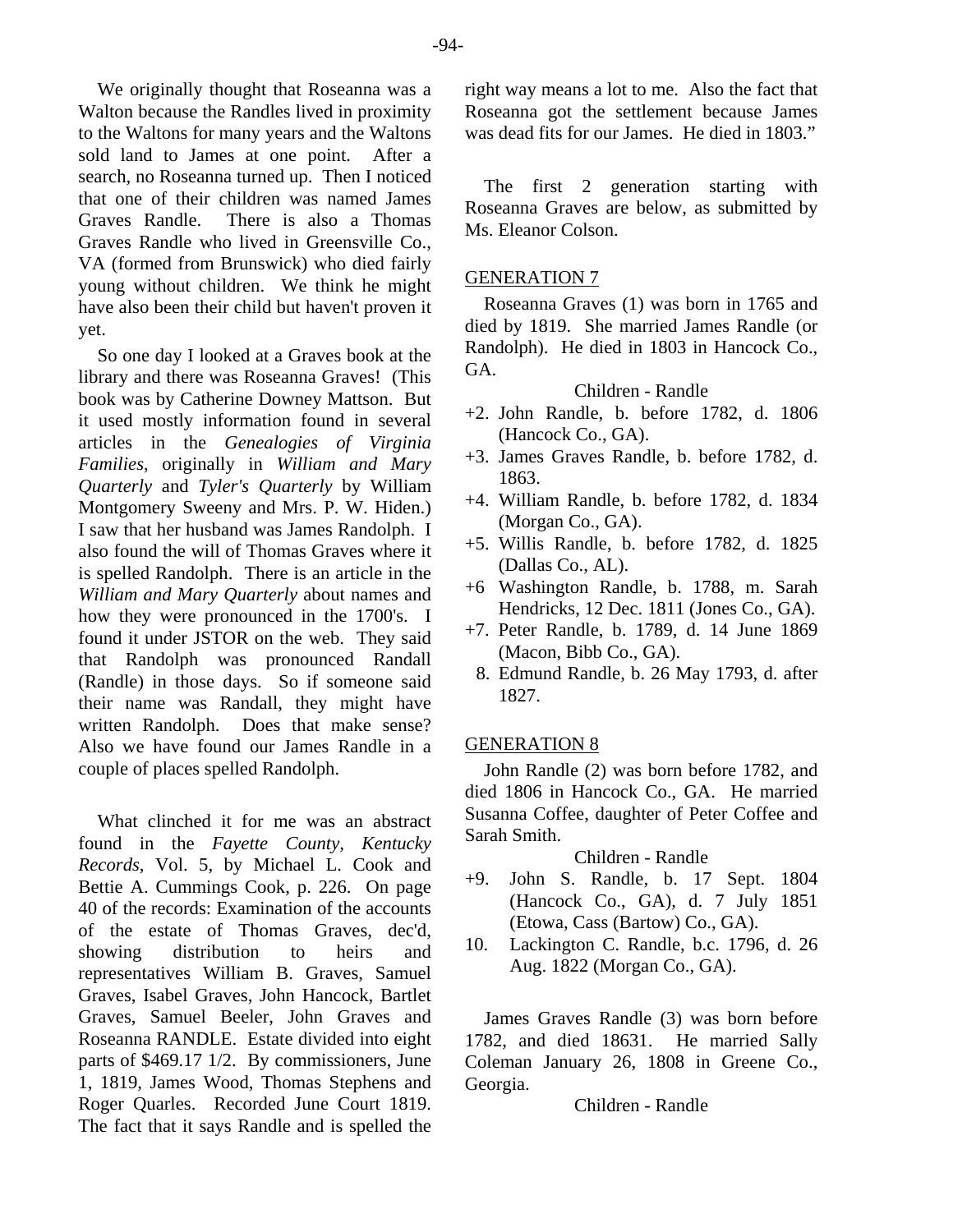- 11. Thomas Washington Randle, b. 1809, m. Mirium Hunter, 3 Oct. 1831 (Greene Co., GA).
- +12. Augustus Henry Randle, b. 1810, d. 9 Dec. 1896.
	- 13. William Coleman Randle, b.c. 1813, m(1) Eliza Howell, m(2) Mary Stanley Hart, 5 Nov. 1835 (Greene Co., GA).
	- 14. James Lawrence Randle, b. 16 Feb. 1816, m. Louise Amarintha Gartrell, d. 1906.
	- 15. Edwin Daniel Randle, b. 9 June 1824, d. 16 Nov. 1900, m. Mary Harriett Bozeman, 21 June 1849.
	- 16. Mary Ann W. Randle, m. John O. Gartrelle, 19 Dec. 1848 (Greene Co., GA).

William Randle (4) was born before 1782, and died 1834 in Morgan Co., GA. He married Susan Robinson Rives on 24 Sept. 1802 in Greensville Co., VA.

Children - Randle

- 17. Clarinda Ann R. Randle, m. Daniel T. Coleman, 7 Jan. 1824 (Morgan Co., GA).
- +18. James Graves Randle
	- 19. Lavenia Randle, m. James K. Cooksey, 10 Feb. 1842, (Pleasant Exchange, Coweta Co., GA).
	- 20. Lucy J. Randle, m. Samuel Greenwood, 22 June 1825 (Morgan Co., GA).
	- 21. Mary Randle
	- 22. Rebecca Randle, m. ------ Greenwood, 15 March 1830 (Morgan Co., GA).
	- 23. Susan Randle, m. Asberry Daniel, 22 Sept. 1830 (Morgan Co., GA).
	- 24. William Randle, m. Elmira Hearn, 16 April 1834 (Morgan Co., GA).
- +25. Willis Randle, b. 10 June 1814 (GA), d. 14 Oct. 1863 (Brenham, Washington Co., TX).
- +26. Thomas G. Randle, b. 4 Jan. 1819 (Morgan Co., GA), d. 15 April 1858 (Chickasaw County, MS).
- +27. Irwin R. Randle, b. 1820.
- +28. Lackington C. Randle, b.c. 1823.

 29. Walton H. Randle, b.c. 1824, d. 26 Feb. 1834 (Oak Grove, Morgan Co., GA).

Willis Randle (5) was born before 1782, and died 1825 in Dallas Co., AL. He first married Milly Moore on 17 Jan. 1809 in Upson Co., GA (Warren?). He married second Tabitha Huckaby on 18 April 1824 in Dallas Co., AL.

Children – Randle, by Milly Moore

- +30. Caroline M. Randle, b. 1807 (Hancock Co., GA), d. before 1848.
- 31. Emaline C. Randle, b. 1809, m. Robert Augustus Holt, 8 Feb. 1829 (Hancock Co., GA).

 32. Edmond Randle, b. 1811. Children - Randle, by Tabitha Huckaby

+33. Ann Roseanna Randle, b. 1824-1825 (Dallas Co., AL), d. 21 Dec. 1851 (Gonzales, Gonzales Co., TX).

Peter Randle (6) was born 1789, and died 14 June 1869 in Macon, Bibb Co., GA. He m(1) Martha ("Patsy") Long. He m(2) Eliza A. Foster on 19 Feb. 1857 in Crawford Co., GA.

Children - Randle

- 34. Arabella M. Randle, m. James R. Kendrick, 11 Oct. 1843 (Monroe Co., GA).
- 35 Eliza Ann Randle, m. Judson A. Kendrick, 11 Oct. 1843 (Monroe Co., GA).
- 36. Mary Angelina Randle, b. 1830, d. 17 May 1852, m. J. Egbert Thompson, 13 May 1846.
- 37. Peter Randle (?)
- 38. Jacob Randle (?)
- 39. John G. Randle

Edmund Randle (7) was born 26 May 1793 and died after 1827. He married Sarah Hines Colquit on 10 Nov. 1814 in Hancock Co., GA.

Children - Randle

- 40. Sarah Randle, b. 11 Dec. 1823.
- 41. Edmund Troup Randle

Ms. Patty Day, 211 Palmer Dr., Selah, WA 98942 (paday@destiny.esd105.wednet.edu),